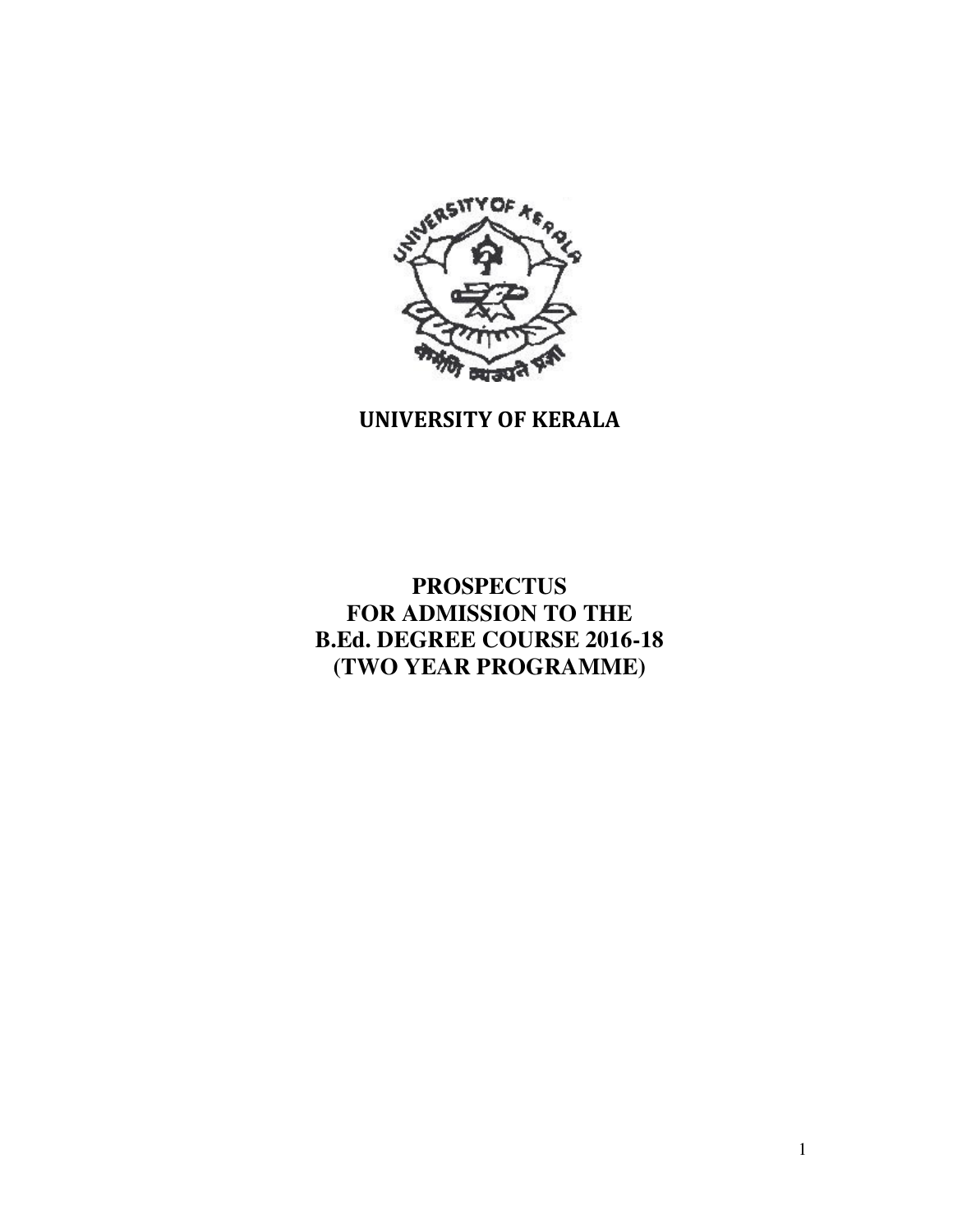## UNIVERSITY OF KERALA **PROSPECTUS FOR ADMISSION TO THE B.Ed. DEGREE COURSE 2016-18 (TWO YEAR PROGRAMME AS PER NCTE REGULATIONS 2014)**

#### 1. INTRODUCTION

- 1.1 Prospectus for admission to the B.Ed. Degree Course in Govt/Aided/Self Financing Training colleges and the Kerala University Colleges of Teacher Education (KUCTE) under the University of Kerala for the academic year 2016-18 as approved by the University is published herewith. It contains general information and rules relating to the admission to the B.Ed. Course-2016-18.
- 1.2 The Prospectus issued during the previous years is not valid for the year 2016-18.
- 1.3 Admissions shall be made by the respective colleges on the basis of the marks obtained in the qualifying examination.
- 1.4 The Prospectus is subject to modifications/additions/deletions as may be considered necessary by the University.

## 2. COURSES, INSTITUTIONS AND SEATS

- 2.1 **Details of the Course and duration**: This is a course leading to the Bachelors' Degree in Education. The course extends for a period of two years comprising four semesters. The course of study shall be by regular attendance for the requisite number of lectures and practical training.
- 2.2 Institutions and Subjects/Streams for the B.Ed. Course : The list of colleges affiliated to the University of Kerala and the optional subjects offered in each college is provided in Annexure I
- 2.3 **Categorization of Seats** : Seats available in B.Ed Colleges are mainly classified as Merit seats and Management Seats.
- (a) Merit Seats : The seats that are filled by the colleges purely on the basis of merit are classified as Merit Seats.
- (b) Management Seats : The seats in Aided and Private Self-financing colleges that are to be filled by the managements concerned are classified as 'Management Seats'.

#### 3. RESERVATION OF SEATS

3.1 Types of reservation : Out of the total Merit seats available in Govt and Aided colleges for various B.Ed. courses, seats will be reserved for different categories under the following main items.

| a. Reservation of Nominees | b. Reservation for Persons with Disabilities |
|----------------------------|----------------------------------------------|
| c. Special Reservation     | d. Mandatory Reservation                     |

#### 3.1.1 Reservation for Nominees : 1 seat (Geography) shall be reserved in the Govt. College of Teacher Education, Thiruvananthapuram, for Lakshadweep candidates..

The applicants under the above quota will be selected on the basis of existing rules.

- 3.1.2 Reservation for Persons with Disabilities (PWD) : Three percent of the seats in Government/Aided colleges/KUCTEs are reserved for candidates with disabilities. (Deaf/Dumb candidates are not eligible for admission to B.Ed. courses). Out of this, 50% of seats are reserved for Blind candidates (except for science optional). (For more details, refer Clause 4.3 of the Prospectus).
- 3.1.3 Special Reservation : Selection of candidates under item 3.1.3 (b) will be made by the Director of Public Instructions, as per existing rules.
	- (a) Defence Quota (DQ) : 1 seat each in Government/Aided Colleges/KUCTEs (Also refer clause 4.2 (a) of the Prospectus).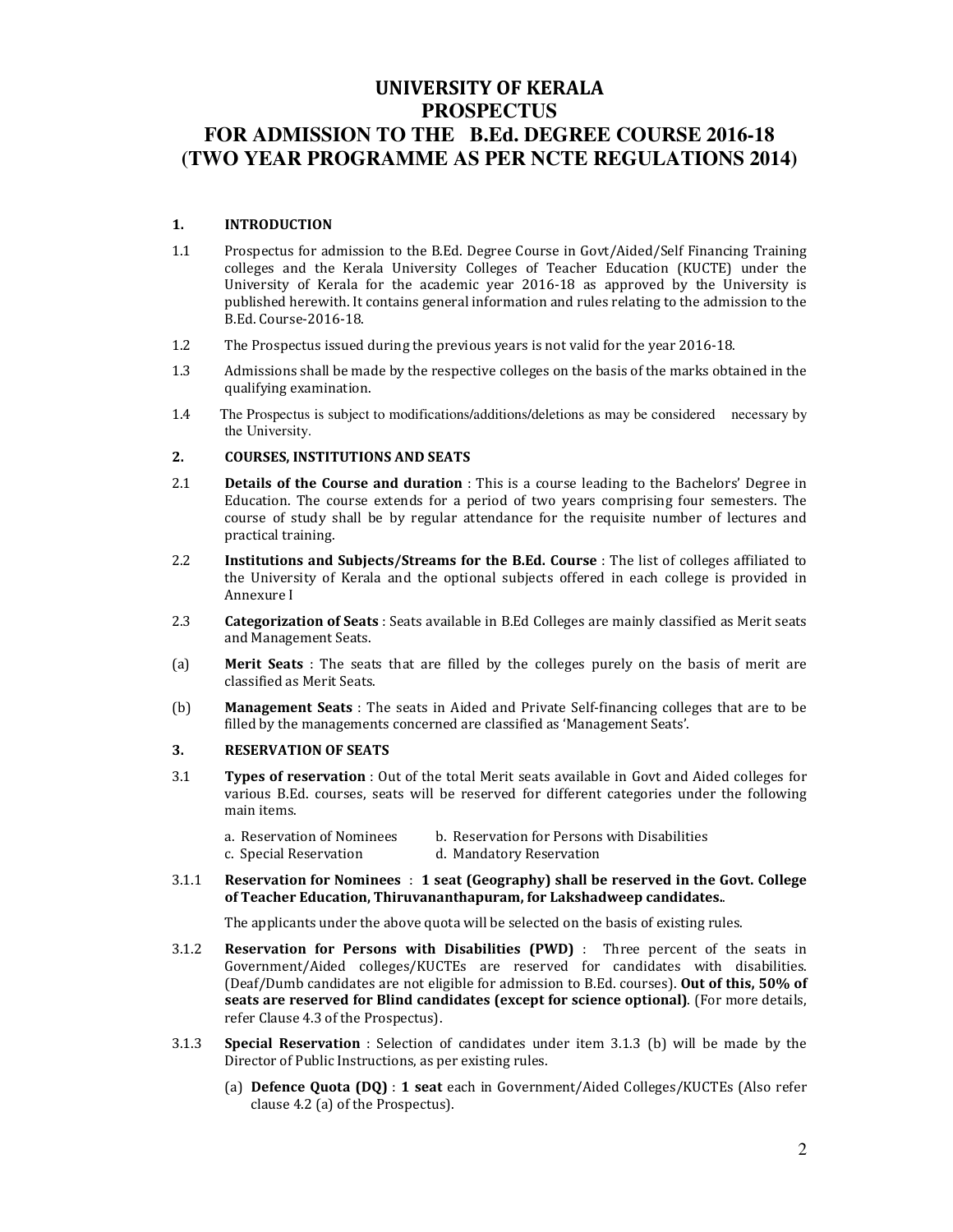- (b) Teachers Quota (TQ) : 20 percent of total seats in Government College (For teachers working in schools in the Government sector). (Also refer clause 4.2.1(b) of the prospectus).
- (c) Sports Quota : 1 seat in each Government/Aided College/KUCTEs (Also refer clause 4.2.1(c) of the prospectus)
- (d) Tamil Linguistic Minority Quota : 1 seat in Government College for Teacher Education, Thiruvananthapuram (for candidates from Tamil linguistic minority) (Also refer clause 4.2.1(e) of the prospectus).

Note: Candidates who apply for the quotas described in 3.1.3(d)) will have to submit Certificate from Revenue Authorities along with the application to prove their claim.

3.1.4 Mandatory Reservation : Leaving the seats set apart for Nominees, persons with disabilities and special reservations, the remaining seats in a Govt. college/and KUCTEs will be distributed as per the mandatory reservation principle as follows :

| Sl.No. |    | Category                                           |       | Percentage |
|--------|----|----------------------------------------------------|-------|------------|
| (A)    |    | <b>Open Merit</b>                                  |       | 64%        |
| (B)    |    | <b>Socially and Educationally Backward Classes</b> |       | 26%        |
|        | a. | Ezahava (EZ)                                       | 9%    |            |
|        | b. | Muslim (MU)                                        | 8%    |            |
|        | c. | Other Backward Hindu (OBH)                         | 5%    |            |
|        | d. | Latin Catholic (LC)                                | $2\%$ |            |
|        | e. | Other Backward Christian (OBX)                     | 1%    |            |
|        | f. | Kudumbi (KU)                                       | 1%    |            |
| (C)    |    | <b>Scheduled Castes &amp; Scheduled Tribes</b>     |       | 10%        |
|        | a. | Scheduled Castes (SC)                              | 8%    |            |
|        | b. | Scheduled Tribes (ST)                              | 2%    |            |

In Aided Training Colleges, the existing pattern given below will be followed.

| Sl.No.   | <b>Seat Reservation</b>                                                                          | <b>Forward Community</b><br><b>Colleges</b>                                       | <b>Backward Community</b><br><b>Colleges</b> |  |
|----------|--------------------------------------------------------------------------------------------------|-----------------------------------------------------------------------------------|----------------------------------------------|--|
|          | *Open Quota                                                                                      | 55 percent                                                                        | 45 percent                                   |  |
| $\rm II$ | <b>Scheduled Caste</b>                                                                           | 15 percent                                                                        | 15 percent                                   |  |
| III      | Scheduled Tribe                                                                                  | 05 percent                                                                        | 05 percent                                   |  |
| IV       | $**$<br>Community                                                                                | 10 percent                                                                        | 20 percent                                   |  |
|          | <b>Ouota</b>                                                                                     |                                                                                   |                                              |  |
| V        | The remaining seats $(15%)$ after filling item $(I)$ to $(IV)$ will be filled by the Educational |                                                                                   |                                              |  |
|          | Agency, (ie. Management seats) by the candidates of its own choice. The academic                 |                                                                                   |                                              |  |
|          |                                                                                                  | eligibility of such candidates shall be the same as prescribed in the Prospectus. |                                              |  |

In Government College of Teacher Education/and KUCTEs all seats will be filled up on the basis of merit and by following the reservation policy of the State Government. In Private Self Financing College, 50% of the seats under Merit quota will be filled up on the basis of merit and by following the reservation policy of State Government, subject to the provisions in the clause 3.1.4 ( applicable to Govt. college).

\* State merit including SEBC Merit.

\*\* The seats under community quota in Aided colleges will be filled on the basis of merit and on the basis of community certificates issued by the competent Authority. The unfilled seats under community quota will be filled on the basis of merit, if there are not enough suitable candidates from that community.

#### 4. CLAIMS FOR RESERVATION AND CERTIFICATES TO BE PRODUCED

Note : (i) Claims for Mandatory as well as Special Reservations must be made by a candidate at the time of submission of application, with supporting documents as required and as specified.

 (ii) Candidates should attach along with their application form, attested copies of the relevant certificates as mentioned for each item below, in support of the claim. Claims made after the submission of Application will not be entertained even if supporting evidences are produced. The claims for mandatory/special reservation once made in the Application form cannot be altered by the candidate under any circumstances.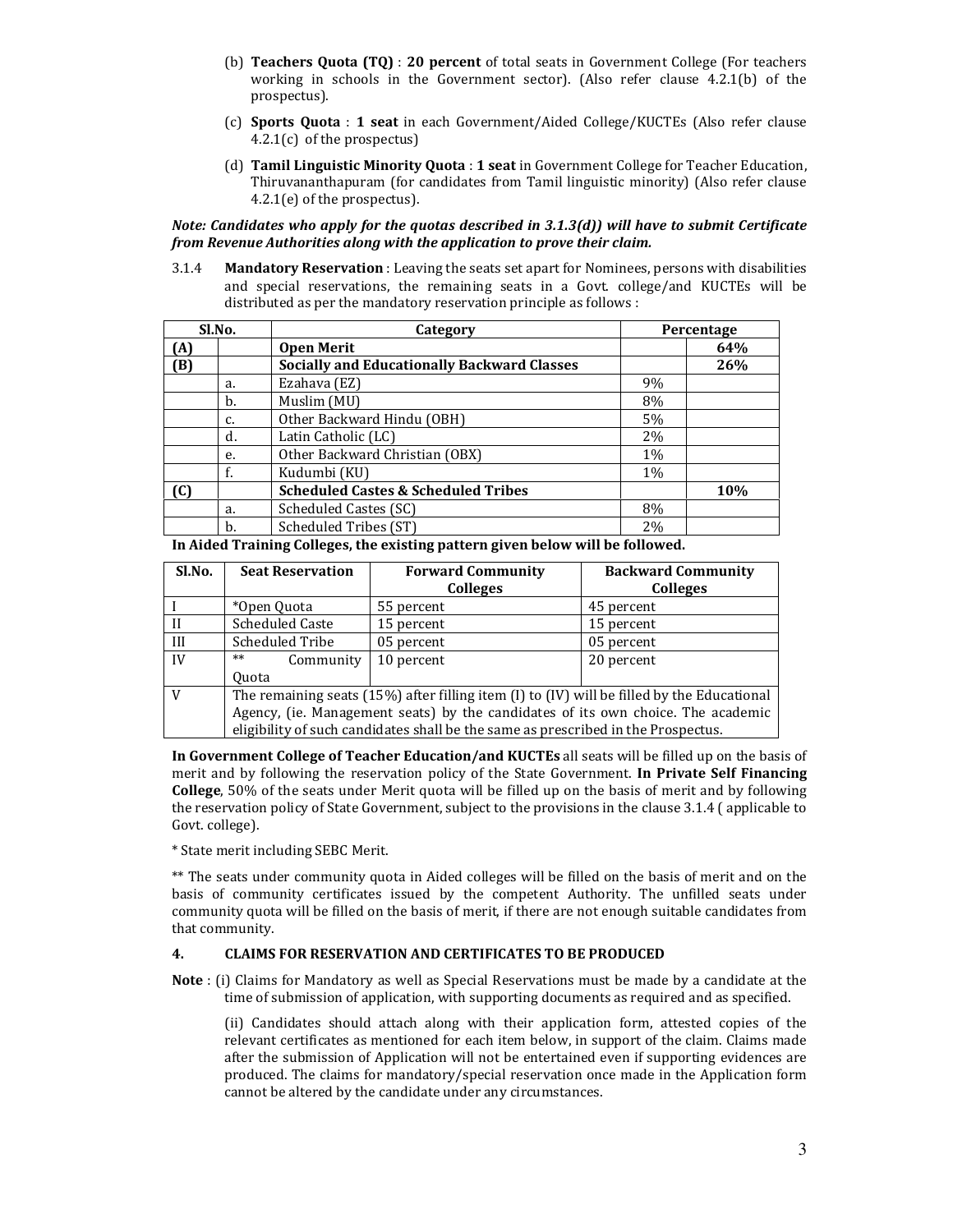(iii) Only candidates belonging to 'Keralite' category (as defined in Clause 5.1) are eligible for claiming seats under Mandatory and Special Reservation quota unless otherwise specified in the prospectus.

#### 4.1 Claims for Mandatory Reservation

- 4.1.1 **Open Merit** : The seats under the Open Merit (OM) will be filled purely on merit basis irrespective of the Category/Community to which the candidates belong.
- 4.1.2 Claim for Communal reservation under 'Socially and Educationally Backward Classes (SEBC) : Reservation of seats to the Socially and Educationally Backward Classes will be in accordance with the provisions contained in GO (P) 208/66/Edn. Dated 02.05.1966, as amended from time to time.
- a. Candidates belonging to Socially and Educationally Backward Classes as per GO(P) 208/66/Edn. Dated 02.05.1966 whose annual family income (ie. annual income of all members in the family from all sources taken together) is upto 6 lakhs (Rupees Six Lakhs only) are eligible for reservation under this category. The name of castes and communities under SEBC are given in **Annexure II**. Only the claims of the candidates of those communities that are included in the Annexure II of the Prospectus 2016 will be considered. Claims by candidates belonging to other communities which are not included in Annexure II, will be rejected, even if certificates from the concerned Revenue Officers have been obtained and furnished along with the application form.
- b. Candidates belonging to Ezhava, Muslim, Other Backward Hindus, Latin Catholic other than Anglo Indian and Other Backward Christian communities, claiming reservation under SEBC Quota should invariably produce both 'Community' and 'Income Certificates' obtained from the concerned Village Officer. Those, whose annual family income is above 6 lakhs are not eligible for reservation.
- **Note :** Income from Salary : In the case of candidates whose parents are employed, the Basic Pay and Dearness Allowance of the employee(s) are to be taken into account for the purpose of calculating total annual family income. The inclusion of Interim Relief in the income will be as per the orders of the Revenue Department, HRA, Special pay, Deputation Pay, TA, PTA, honorarium etc. need not be counted for calculating the annual family income.
- c. The admissibility of the claim for reservation of the candidates under SEBC on the basis of the community and income certificates issued by the Village Officers will be subject to reverification of the Income certificates by the Tahsildar concerned vide GO(Rt) No. 612/93/H & FWD, dated 12.03.1993.

#### 4.1.3 Claim for Reservation under Scheduled Caste/Scheduled Tribe Quota

a. Candidates claiming reservation under Scheduled Castes/Scheduled Tribes quota should obtain the caste/community certificate from the Tahsildar.

Warning : Those who produce false SC/ST Certificate for claiming reservation under SC/ST quota shall be liable for the penalties stipulated in section 15 of the Act referred to in clause (c) above. Candidates and their guardians who make such applications are warned that, in addition to prosecution, they will have to suffer the following consequences, in case the SC/ST certificate produced is found to be false and the candidate does not belong to any SC/ST communities, under section 16 of the Act "Benefits secured on the basis of false community certificates will be withdrawn".

#### b. Claim against the un-availed seats reserved for SC/ST candidates shall be made as per existing rules.

#### 4.2 Special reservation categories :

- a. Defence Quota (DQ) : Children of Serving Defence Personnel, Children of Ex-servicemen or Ex-servicemen themselves, Dependents of Serving Defence personnel (son/daughter/wife/ husband only), Dependent of Defence personnel killed/missing/disabled in action and Son/daughter/widow of Defence personnel, who died-in-harness, are eligible to be considered for this reservation. There is no separate reservation for any of the above categories. Applicants will have to submit the relevant certificate applicable to them in support of the claim, along with the application.
- i. Children of Ex-servicemen or Ex-servicemen themselves, applying under this category should produce along with the application form a certificate in proof of their claim obtained not earlier than 6 months from the date of application, from the military authorities or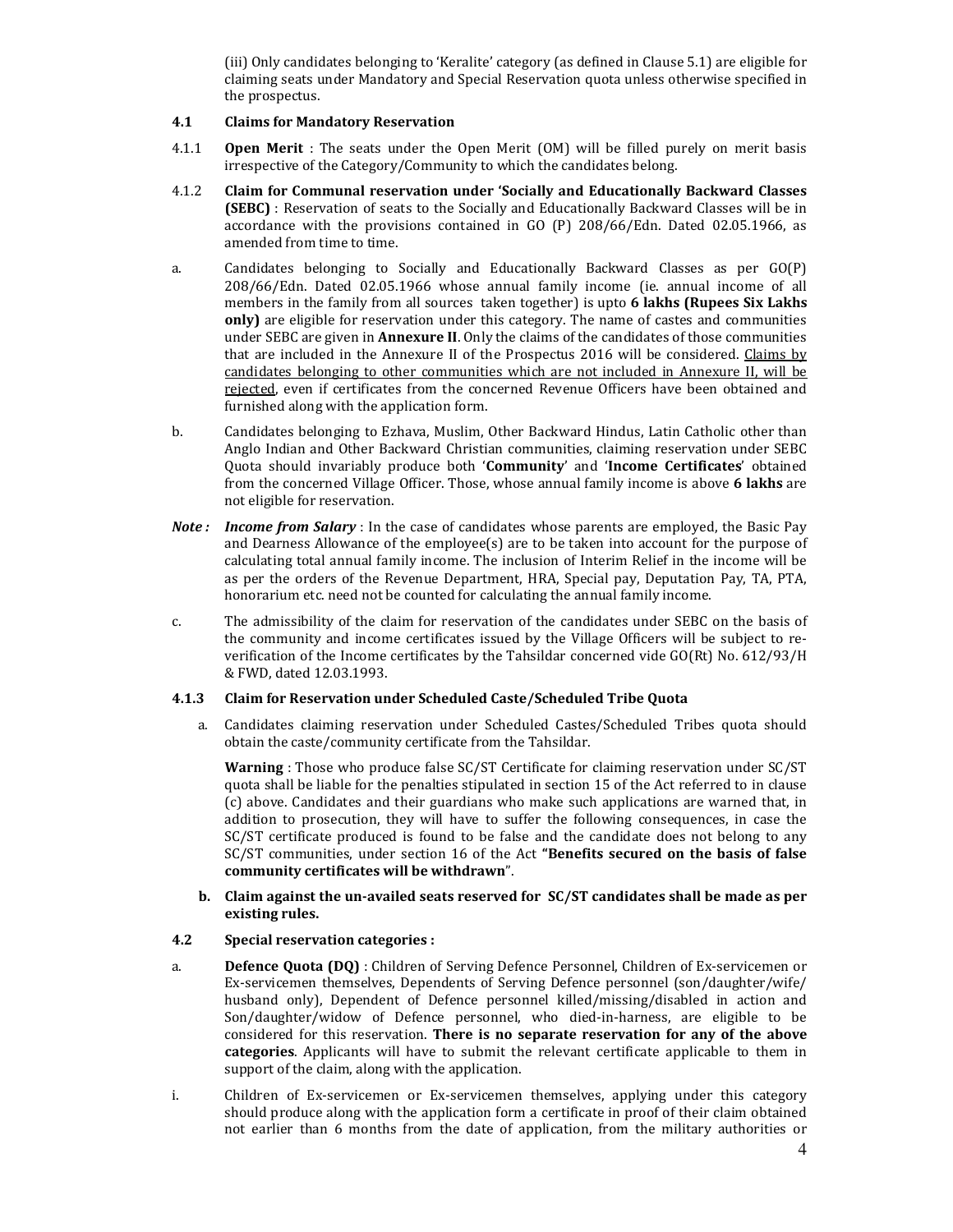State/Zilla Sainik Welfare Officer to the effect that he/she is the son/daughter of Exserviceman or an Ex-serviceman himself/herself. The certificate should clearly show that the benefit has not been given to any other member of the family. In the absence of the certificate, the claim will not be considered.

- ii. Dependant of Defence Personnel killed/missing/disabled in action claiming reservation under this category should produce a certificate in proof of their claim obtained not earlier than six months, from the Military authorities/Zilla Sainik Welfare Officer along with the application form to the effect that he/she is the son/daughter/widow of the defence person who was killed in action or missing in action or disabled. In the case of disabled personnel, the certificate should specify that the concerned persons was/is in receipt of disability pension.
- iii. Son/Daughter/Widow of defence Personnel, who died-in-harness claiming this reservation should produce certificate, from Military Authority/Zilla Sainik Welfare Officer to the effect that the defence personnel had died while in service, along with the application form.
- iv. **Children of Serving Defence Personnel**, seeking reservation under this category, should produce a certificate obtained from the officer commanding of their parent to the effect that, the candidate is the son/daughter of serving defence personnel, with details of the station where he/she works at present. Certificate obtained for other purposes will not be considered.
- b. Teachers Quota (TQ) : Twenty percent of the total seats in Government College are reserved under this quota, and eligible candidates for this quota will be selected by the Director of Public Instruction (DPI) as per existing rules.
- c. Sports Quota : One seat each in Government/Aided Colleges is reserved under this category. Candidates who claim reservation under Sports Quota shall forward the original application form to the Sports Council and submit a copy of the application to the College concerned. The seat will be filled on intimation from Sports Council. .
- e. Tamil Linguistic Minority Quota : 1 seat in Government College for Teacher Education, Thiruvananthapuram is reserved for candidates from Tamil Linguistic minority, who should have studied Tamil as one of the language at SSLC level and whose mother language is Tamil. This is to be certified by the Village Officer.
- 4.3 Reservation for Persons with Disabilities (PWD) : Three percent of the seats are reserved for candidates with disabilities, as stipulated in Section 39, Chapter VI of the Persons with Disabilities Act, 1995. As per Clause 2(t), Chapter I of the Act, 'Person with Disability' means a person suffering from not less than 40% of any disability as certified by a Medical Board constituted for this purpose. Candidates who have a minimum of 40% disability alone will be eligible to apply for this quota. Deaf/dumb candidates are not eligible for admission to the B.Ed. courses. Fifty percent seats under this category will be reserved for 'Blind' candidates.

Candidates seeking admission under PWD category should attach with their application form, an attested copy of the 'Certifiate of disability', issued not earlier than 12 months prior to the submission of application by the District Medical Board or bodies of higher status, certifying the degree of percentage of disability.

## 5. CRITERIA OF ELIGIBILITY FOR ADMISSION.

 Nativity : Only Indian Citizen are eligible for admission to professional courses unless otherwise notified. Holders of Persons of Indian Origin (PIO) cards/OCI (Overseas Citizen of India), will also be treated at par with Indian citizens for the limited purpose of admission.

However, PIO/OCI candidates will not be eligible for any kind of reservation.

Candidates seeking admission to the courses will be categorized as Keralite and Non-Keralite.

- i. Keralite : A candidate of Kerala origin will be categorized as a 'Keralite'. Children of All India Service (AIS) office (Non-Keralites) allotted to Kerala cadre are deemed to be 'Keralites' as per GO (Rt) No. 822/08/H.Edn. dated 29.05.2008. But they will not be eligible for Communal/Special/Persons with Disabilities reservation.
- ii. Non-Keralite : A candidate who does not come under Keralite category will be categorized as Non-Keralite. Non-Keralite candidates will be considered against 'Open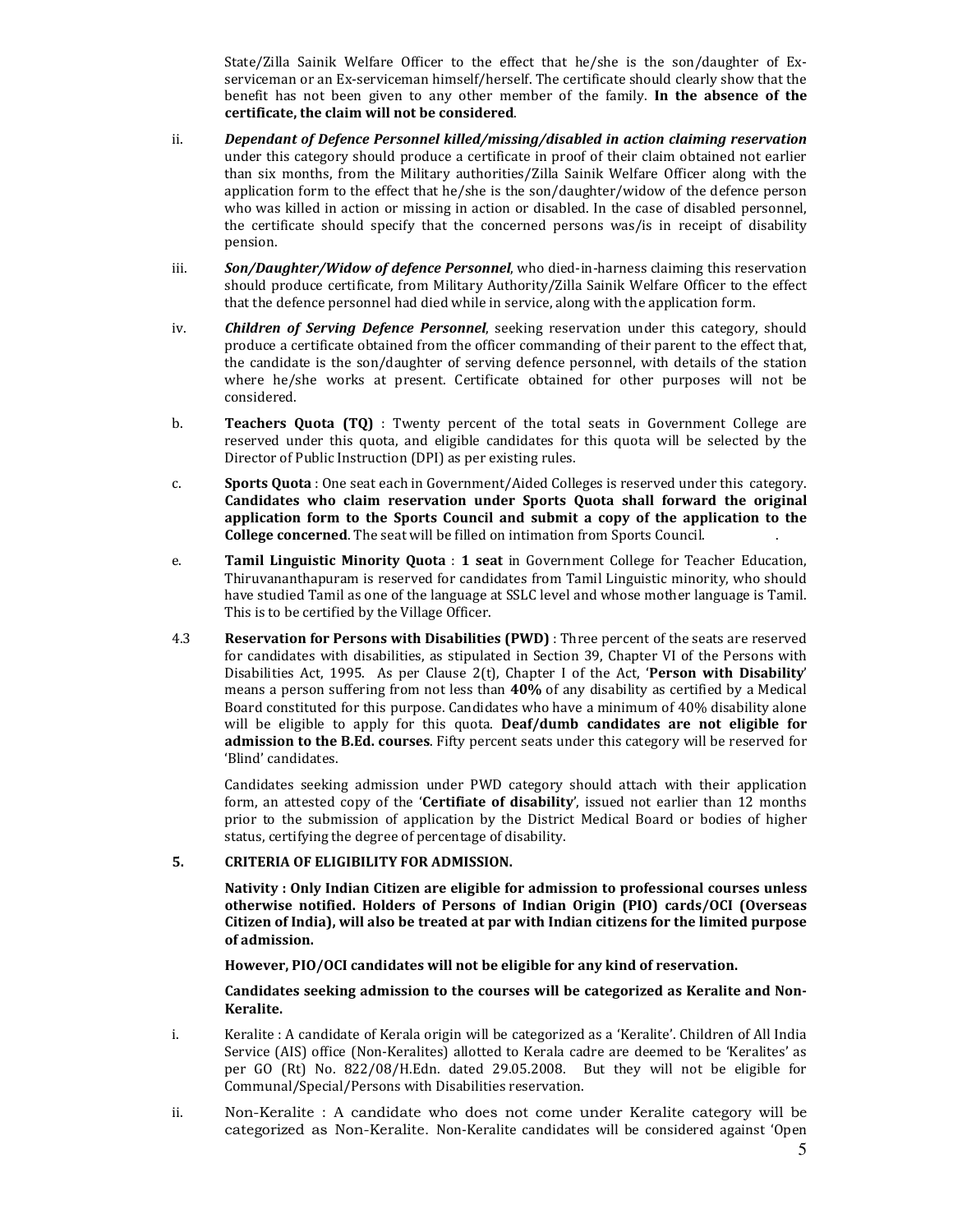Merit' seats only and will not be eligible for Communal/Special/Persons with Disabilities reservation.

- 6. Academic (General)
	- i. Candidates should have passed the BA/B.Sc Degree examination under the  $10+2+3$ pattern from the University of Kerala or any other University recognized by the University of Kerala.
	- ii. Candidates who have passed their qualifying examination from Universities other than the University of Kerala should submit Eligibility/Equivalency Certificate stating that their qualifying examination is recognized by the University of Kerala for seeking admission to B.Ed. Degree course in a particular optional subject in a stream as applicable, along with their application.
	- iii. Double or Triple main candidates or candidates who passed the Degree Examination in Vocational or Specialised Courses are also eligible for admission. However, they have to submit copy of the Equivalency/Eligibility certificate from the University of Kerala, stating that, their Qualifying examination is recognized by the Universities for seeking admission to B.Ed. Degree Course in a particular optional subject/in a stream as applicable, along with their application.
	- iv. The minimum requirement of marks for admission to B.Ed. courses is 50% for Part III/50% in aggregate (Part I+II+III together) in Bachelors' Degree (Science/Arts subjects) or 50% marks in Post Graduation in the concerned subject.
	- v. Ranking of candidates shall be on the basis of marks obtained for Part III.
	- vi. No rounding off of the percentage of marks to the nearest whole number is permitted.

#### Academic eligibility should be satisfied as on the last date for submission of application.

#### 7. Relaxation in Marks

- a. Candidates belonging to the Scheduled Caste/Scheduled Tribe (SC/ST) communities with pass, for Graduation and Post Graduation, in the respective optional subjects, are eligible for admission.
- b. Candidates belonging to Socially and Educationally Backward Communities (SEBC) will be given 5% concession.
- c. Candidates belonging to Other Eligible Communities (OEC) will be given 5% concession.
- d. Blind candidates will be given 5% concession.(G.O(Rt) No. 301/10/H.Edn dated 10-02- 2010),
- e. Candidates should be physically fit and mentally sound.
- f. Age : There is no upper age limit for admission to B.Ed. course.

## 8. Choice of Optional Subjects

- 8.1 The optional subject for the B.Ed. course should be same as the one, which the student has selected as main subject for graduation, or the main subject for graduation conventionally recognized to be coming under the optional chosen. In case, the main subject is different from or conventionally considered as not coming under the optional opted for admission, a copy of the Certificate from the University of Kerala, stating that such degree is eligible for admission to that optional for B.Ed. course, should be furnished along with the application.
- 8.2 Eligibility for different optional subjects : Candidates seeking admission to the B.Ed course in a subject/stream will have to satisfy the academic eligibility applicable to the subject/stream.

## 8.2.1 Languages

a. English : BA Degree with English Language and Literature/Functional English/BA Communicative English with 50% marks in Part I + II + III together  $/ 50\%$  marks for Part III alone or BA Degree with English language and Literature/Functional English/BA Communicative English with Master's Degree in English Language and Literature with not less than 50% marks or with BA/B.Sc with 50% of marks for Part I English and Master's Degree in English Language and Literature with not less than 50% marks.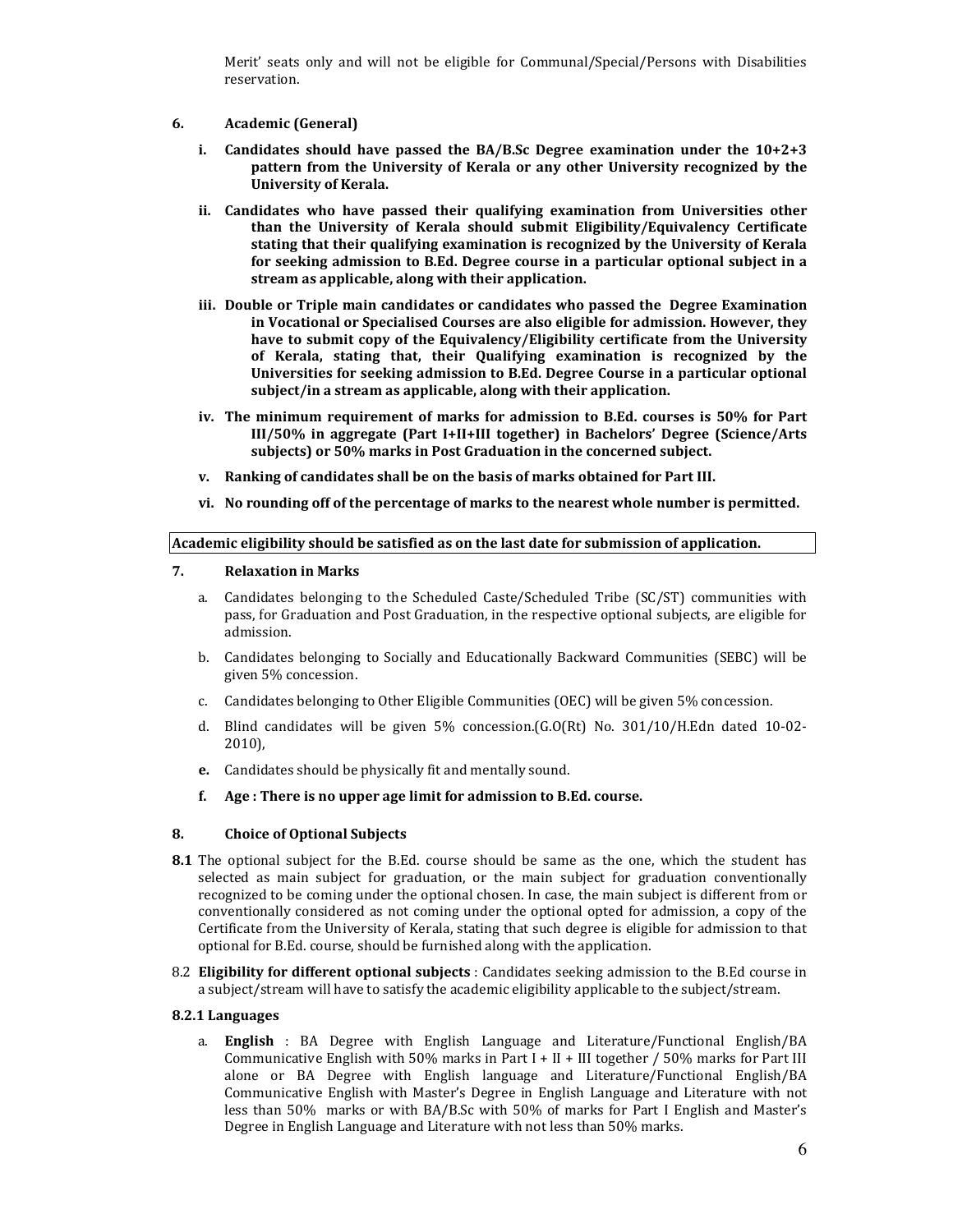- b. Malayalam : BA Degree with Malayalam Language and Literature with  $50\%$  marks in Part I + II + III together / 50% marks for Part III alone or BA Degree with Malayalam Language and Literature with Master's Degree in Malayalam Language and Literature with not less than 50% marks or BA/B.Sc with 50% of marks for Part II Malayalam and Master's Degree in Malayalam Language and Literature with not less than 50% marks.
- c. **Hindi** : BA Degree with Hindi Language and Literature with 50% marks in Part I + II + III together / 50% marks for Part III alone or BA Degree with Hindi Language and Literature with Master's Degree in Hindi Language and Literature with not less than 50% marks or BA/B.Sc with 50% of marks for Part II Hindi and Master's Degree in Hindi Language and Literature with not less than 50% marks.
- d. **Arabic**: BA Degree with Arabic Language and Literature with 50% marks in Part I + II + III together / 50% marks for Part III alone or BA Degree with Arabic Language and Literature with Master's Degree in Arabic Language and Literature with not less than 50% marks or BA/B.Sc with 50% of marks for Part II Arabic and Master's Degree in Arabic Language and Literature with not less than 50% marks.
- e. **Tamil** : BA Degree with Tamil Language and Literature with  $50\%$  marks in Part I + II + III together / 50% marks for Part III alone in Part III or BA Degree with Tamil Language and Literature with Master's Degree in Tamil Language and Literature with not less than 50% marks or BA/B.Sc with 50% of marks for Part II Tamil and Master's Degree in Tamil Language and Literature with not less than 50% marks.
- f. Sanskrit : BA Degree with Sanskrit Language and Literature with 50% marks in Part I + II + III together / 50% marks for Part III alone or BA Degree with Sanskrit Language and Literature with Master's Degree in Sanskrit Language and Literature with not less than 50% marks or BA/B.Sc with 50% of marks for Part II Sanskrit and Master's Degree in Sanskrit Language and Literature with not less than 50% marks.

Note : Candidates applying for the course under the language stream with a Bachelor's Degree in the subject concerned will be ranked first in that particular stream. Candidates applying for the course under any language stream based on Part I/Part II at Under Graduate level and having PG degree in the same subject as in Part I/Part II will be ranked only after that.

## 8.2.2 Other Optionals

- a. Mathematics : B.Sc. Degree with Mathematics/Statistics/Applied Statistics as main, with 50% marks in Part I + II + III together / 50% marks for Part III alone or M.Sc degree in Mathematics/Statistics/Applied Statistics with 50% marks. Candidates with Statistics/Applied Statistics should have studied Mathematics as one of the subjects.
- b. Physical Sciences : B.Sc. Degree with Physics/Chemistry/Polymer Chemistry/B.Sc Geology/ B.Sc Petrochemicals/ B.Sc Bio Chemistry/ B.Sc Industrial Chemistry main with 50% marks in Part I + II + III together / 50% marks for Part III alone or M.Sc degree in Physics/Chemistry/Polymer Chemistry/ B.Sc Geology/ B.Sc Petrochemicals/ B.Sc Bio Chemistry/ B.Sc Industrial Chemistry with 50% marks or M.Sc. Photonics (integrated) from CUSAT with 50% marks.
- c. Natural Sciences : B.Sc. Degree with Botany/Zoology/Biochemistry/B.Sc Plant Science/Home Science with Zoology or Botany as subsidiary/aquaculture (with BioChemistry and Zoology as Subsidiaries)/Biotechnology/Microbiology with 50% marks Part I + II + III together / 50% marks for Part III alone or M.Sc degree in Botany/Zoology/Biochemistry/B.Sc. Plant Science/Home Science with Zoology or Botany as subsidiary/Aquaculture (with Biochemistry and Zoology as subsidiaries)/ Biotechnology/ Microbiology with 50% marks.
- d. **Social Science** : BA Degree with History/Arabic and Islamic History / Islamic History main with 50% marks in Part I + II + III together / 50% marks for Part III alone or BA/B.Sc Degree with Geography/Political Science/Economics/Sociology/ Psychology/ Philosophy/West Asian Studies under Part III and with  $50\%$  marks Part I + II + III together /  $50\%$  marks for Part III alone or MA/M.Sc Degree in History/ Arabic and Islamic History/ Islamic History/ Geography/ Political Science/ Sociology/ Psychology/ Philosophy/ West Asian Studies with 50% marks.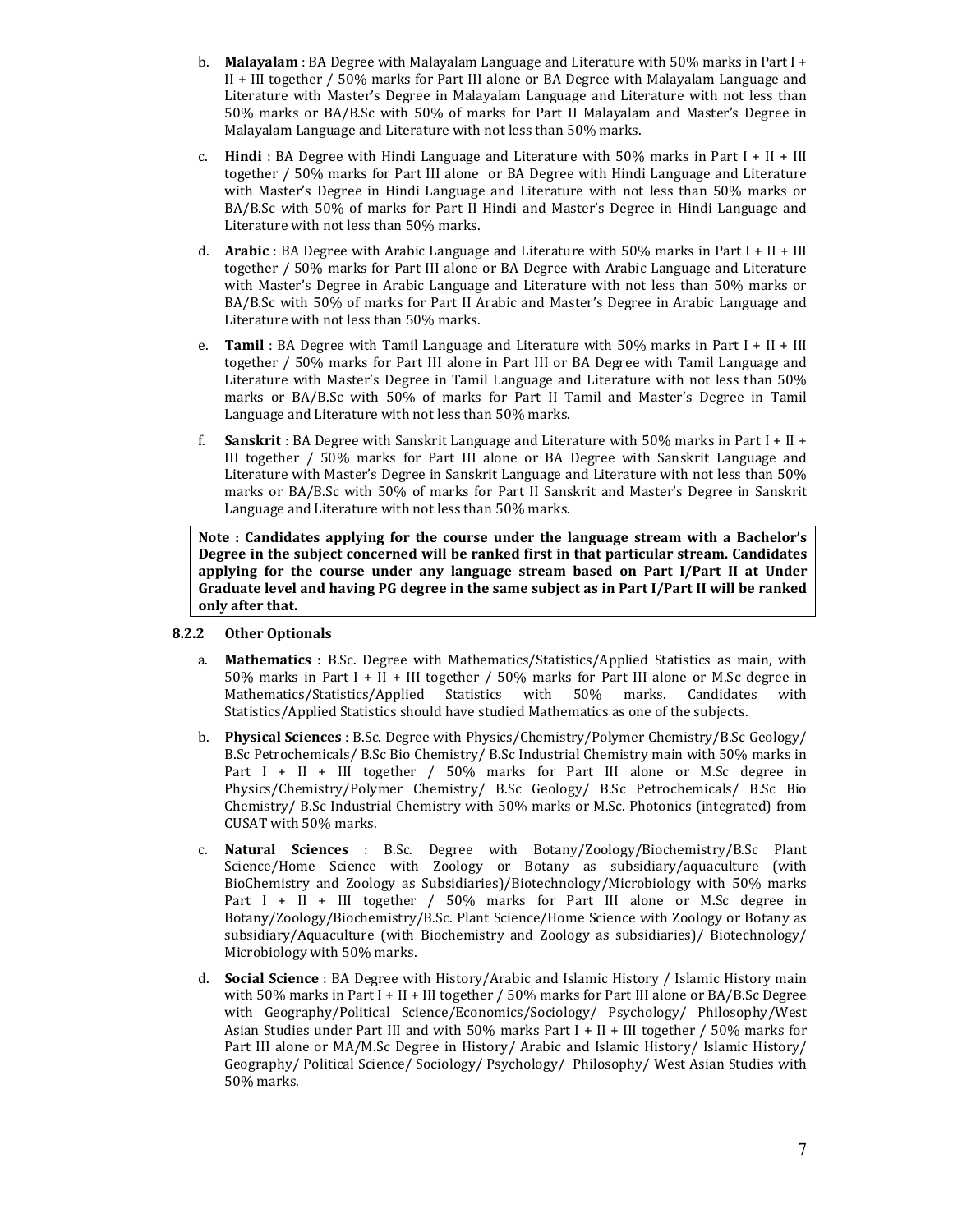- e. Geography : Bachelor's degree with Geography as Main subject under Part III with 50% marks in Part I + II + III together  $/$  50% marks for Part III alone or MA/MSc in Geography with 50% marks.
- f. Commerce : Candidates who have secured M.Com degree with not less than 50% marks alone are eligible for admission to the B.Ed. course in Commerce. Such candidates are not eligible for any other B Ed Course.

#### 9. HOW TO APPLY

Candidates who seek admission for B Ed course should submit their applications in the college of their option as per the schedule of admission published by the University. Candidates can purchase the application forms from the colleges where they would like to join. The applications filled in all respects supported by necessary documents have to be submitted to the college before the last date of submission of application. Admission will be done by the individual colleges on the basis of the Rank list published. Complaints if any, regarding ranking have to be brought to the attention of the Principals concerned for rectification with in three days from the date of publication of rank list. Late complaints will not be entertained. The colleges will upload the rank list in their website.

#### 10. CERTIFICATES/DOCUMENTS TO BE SUBMITTED ALONG WITH THE FILLED IN APPLICATION

- a. Self-attested photocopy of the SSLC or any relevant school records to prove date of birth.
- b. Self-attested photocopies of the mark lists of all parts of the qualifying examination(s) and Degree/Provisional certificate.
- c. Certificate to prove nativity.
- d. Certificates in support of claim for Communal Reservation, if applicable.
- e. Self-attested photocopies of certificates in support of Special reservation, if applicable.
- f. Copy of the Equivalency Certificate and Eligibility Certificate from the University of Kerala, stating that, their Qualifying examination is recognized for seeking admission to B.Ed. Degree course in a particular optional subject/in a stream as applicable, in case of double or triple main candidates/ or candidates who have passed the degree examination in Vocational or specialized courses.
- g. Self-attested photocopy of NSS/NCC certificate at degree level, if applicable.
- h. Any other documents mentioned in the notification or those called for later.

## 11. WEIGHTAGE/DEDUCTION :

Weightage of marks will be given to the candidate as per subsections (a) and (b). Deduction will be made as per subsection (c), from the total marks obtained in the qualifying examination in respect of candidates who had availed more than one chance for passing the qualifying examination. Weightage/deduction of marks will be effected as follows :

- a. 15 marks will be given to candidates who have First Class PG Degree, 10 marks for Second Class PG Degree and 5 marks for Third Class PG Degree in the same subject for which the candidate seeks admission. Weightage for PG marks will be given to candidates, only where minimum qualification is graduation.
- b. 10 marks each for certificate holders of National Service Scheme (NSS)/National Cadet Corps (NCC) for participation in NSS/NCC at the degree level. Weightage marks will be added to the marks obtained in Part III of the qualifying examination.
- c. Deduction will be made from the total marks obtained for Part III by those candidates (except for SC/ST candidates) who had availed more than one chance in passing the qualifying examinational as detailed below.

(i) Second chance : 3 marks, (ii) Third Chance : 5 marks and (iii) Four or more chances : 10 marks

11.1 Resolving of Tie : In the case of tie in the index mark (including weightage/deduction) the candidate who has scored more marks in Part I/Part II English will be placed higher in ranking. If the tie persists, the percentage of total marks for the qualifying examination will be considered for breaking the tie. If the tie still persists, the age of candidates will be taken into account, the older being placed higher in the ranking. If the tie persists again, then the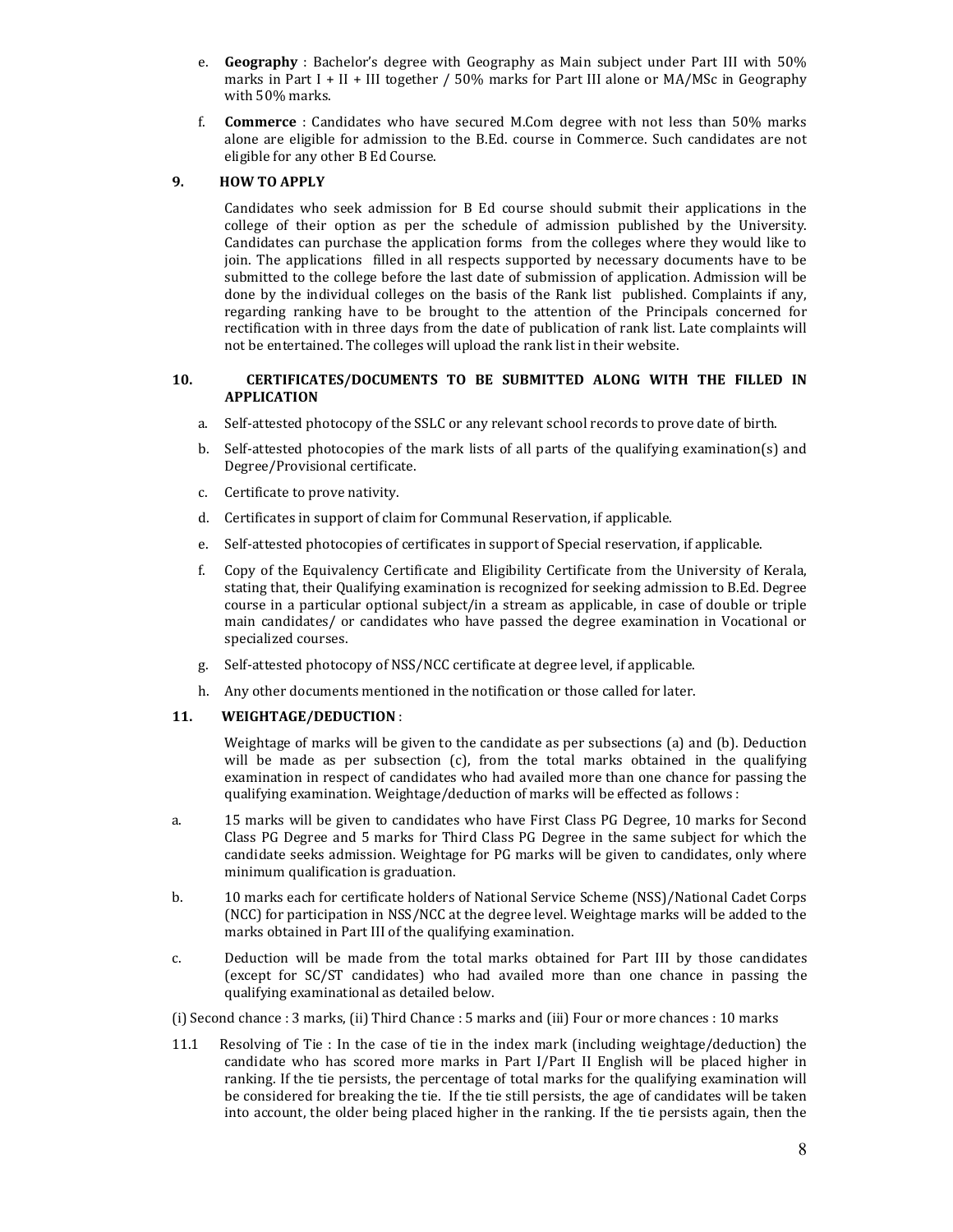alphabetical order of the name of the candidates will be taken into account (Eg. A has a higher priority than B and so on).

## 12. FEE STRUCTURE

(A) The annual tuition fee in Government, Aided and Self Financing Colleges are as follows :

| <b>Fees Structure</b>     | <b>Government and Aided Colleges</b> | <b>Self Financing Colleges</b> |
|---------------------------|--------------------------------------|--------------------------------|
| <b>Annual Tuition Fee</b> | Rs.3570                              | Rs. 29000.00                   |

## (B) Fee structure of KUCTEs

| SI.<br>No. | Fee                    | I Year                                                                                                                         | II Year                                                                                                                                                 |
|------------|------------------------|--------------------------------------------------------------------------------------------------------------------------------|---------------------------------------------------------------------------------------------------------------------------------------------------------|
| 1.         | Tuition fee            | Rs.25,000/- to be paid in two<br>instalments of Rs.15,000/- in the<br>first semester and Rs.10,000/- in<br>the second semester | Rs.25000/- (liable to be revised) to<br>be paid in two instalments of<br>Rs.15,000/- in the third semester<br>and Rs.10,000/- in the fourth<br>semester |
| 2.         | Special Fee            | Rs.2300/-                                                                                                                      | Rs.2300/-                                                                                                                                               |
| 3.         | <b>Caution Deposit</b> | $Rs.500/-$                                                                                                                     | $\Omega$                                                                                                                                                |
| 4.         | <b>Affiliation Fee</b> | Rs.400/-                                                                                                                       | $\Omega$                                                                                                                                                |
| 5.         | <b>SGPA</b> Insurance  | $Rs.25/-$                                                                                                                      | 25                                                                                                                                                      |
|            | Total                  | Rs.28225/-                                                                                                                     | 27325                                                                                                                                                   |

Note : The fee structure is subject to modification as per the direction from the Government.

13. **VERIFICATION OF DOCUMENTS** : The Principals of the colleges shall be personally responsible for the preparation of rank list, verification of original documents and satisfaction of the correctness of the records produced by the candidate at the time of seeking admission in the college. The DCE and the Registrar of the University shall verify the admission conducted in the Self Financing Training Colleges.

## 14. PREVENTIVE MEASURES AGAINST RAGGING

According to the Kerala Prohibition of Ragging Act, 1998, 'ragging' means doing of any act by disorderly conduct to a student of an educational institution, which causes or is likely to cause physical or psychological harm or raising apprehension or shame or embarrassment to that student and includes teasing or abusing or playing practical jokes or causing hurt to such students or asking a student to do any act or to perform something which such student will not in the ordinary course be willing to do.

All institutions will have to abide by the Directives of the Honourable Supreme Court of India, dated May 16, 2007 in SLP No. (S) 24295 of 2006, University of Kerala Vs. Council, Principal's, Colleges, Kerala & Ors (with SLP (C) No. 24296-99/204 & WP (Crl) No. 173/2006 & SLP(C) No. 14353/2005) and the recommendations approved by the Honourable Supreme Court of India on effective prevention of ragging in educational institution.

In case the applicant for admission is found to have indulged in ragging in the past or if it is noticed later that he/she has indulged in ragging, admission may be refused or he/she shall be expelled from the educational institution.

It shall be the collective responsibility of the authority of the institution to see to it that effective steps for preventing ragging are taken. Anti-ragging committees and anti-ragging squads will have to be formed to take effective measures against ragging and they should adhere to the stipulations and effectively monitor and comply with the directives.

Each of the student of the institution and his/her parents, or guardian are required to submit a combined undertaking at the time of admission in prescribed format available in Annexure VI which is mandatory for admission.

**Any other items not specifically covered in this prospectus shall be decided by the University and the decision taken therein shall be final.** 

Thiruvananthapuram Sd/-Date :19.04.2016. REGISTRAR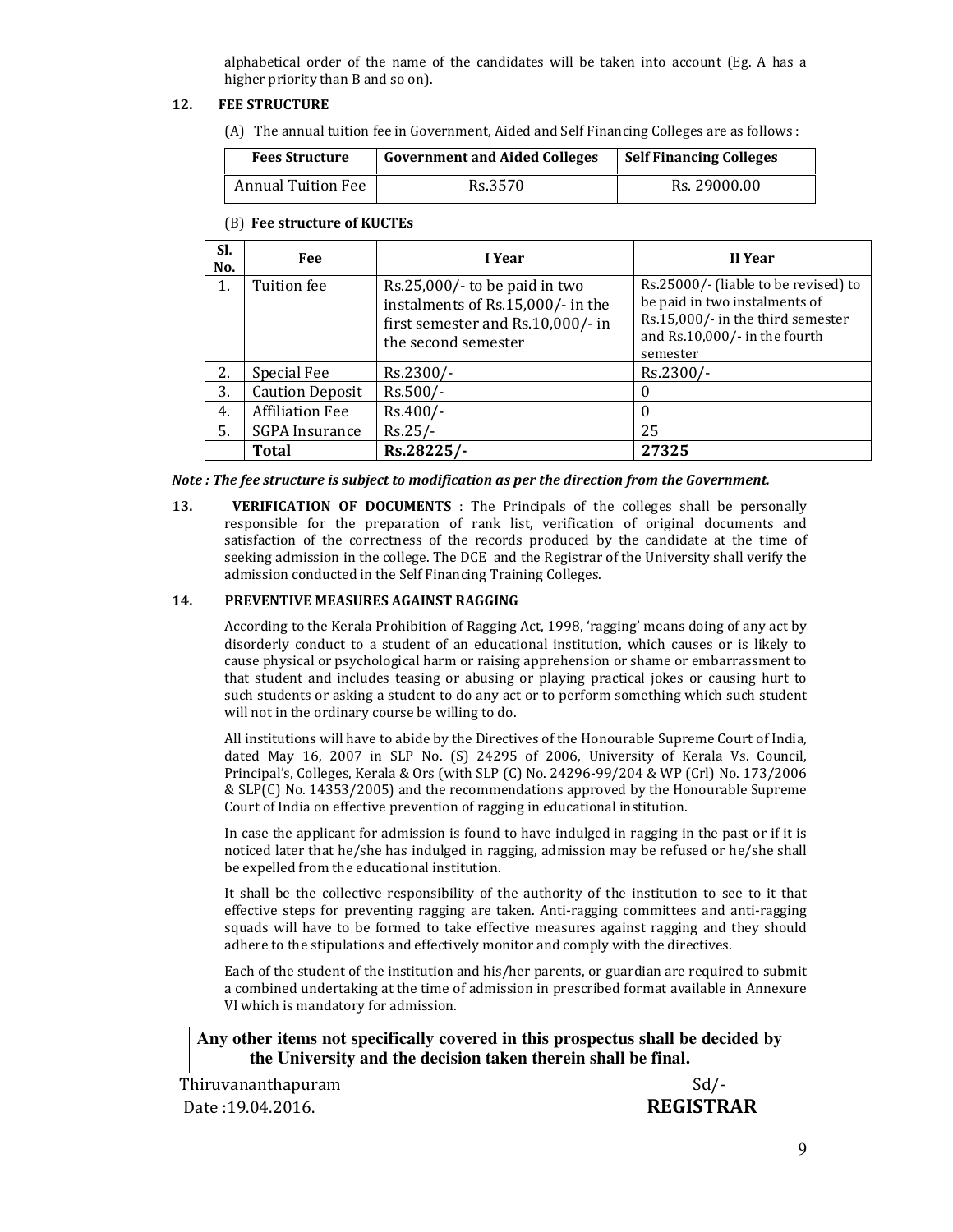## **ANNEXURE - I**  LIST OF TRAINING COLLEGES AFFILIATED TO THE UNIVERSITY OF KERALA

| SI.       | Name & Address of the                   | <b>Status of</b> | <b>Courses</b>          | <b>Seats</b> |
|-----------|-----------------------------------------|------------------|-------------------------|--------------|
| <b>No</b> | <b>College</b>                          | the College      | <b>offered</b>          |              |
| I1        | Govt. College of Teacher Education,     | Govt.            | <b>BEd</b>              | 50           |
|           | Thycaud, Tvpm - $14$ (1911)             |                  | English                 |              |
|           |                                         |                  | Hindi                   |              |
|           | Ph: 0471-2323964                        |                  | Sanskrit                |              |
|           | Fax: 91-471-2323964                     |                  | Tamil                   |              |
|           | E-mail: gectetym@yahoo.co.in            |                  | Mathematics             |              |
|           | Web: www.gctetvm.com                    |                  | <b>Physical Science</b> |              |
|           |                                         |                  | Natural Science         |              |
|           |                                         |                  | Social Science          |              |
|           |                                         |                  | Geography               |              |
|           |                                         |                  | Commerce                |              |
|           |                                         |                  | Malayalam               |              |
| 2         | <b>SN Training College, Nedunganda,</b> | Aided            | <b>BEd</b>              | 50           |
|           | Varkala (1958)                          |                  | Malayalam               |              |
|           |                                         |                  | English                 |              |
|           | Ph: 0470-2602353, 3292713               |                  | Mathematics             |              |
|           | E-mail: sntcngda@yahoo.com              |                  | Physical Science        |              |
|           |                                         |                  | Natural Science         |              |
|           |                                         |                  | Social Science          |              |
| 3         | Mar Theophilus Training College,        | Aided            | <b>BEd</b>              | 50           |
|           | Bethany Hills, Nalanchira P.O, Tvpm-    |                  | Malayalam               |              |
|           | 695015. [1956]                          |                  | English                 |              |
|           |                                         |                  | Mathematics             |              |
|           | Ph: 0471-2530074                        |                  | <b>Physical Science</b> |              |
|           | Fax: 0471-2533518                       |                  | Natural Science         |              |
|           | E-mail: mttctvm@yahoo.co.in             |                  | Social Science          |              |
|           | Web: www.mttc.ac.in                     |                  |                         |              |
| 4         | Karmela Rani Training College, Fatima   | <b>Aided</b>     | <b>BEd</b>              | 50           |
|           | Road, Near St. Aloysius H.S.S, Kollam - |                  | Malayalam               |              |
|           | 691013. (1960)                          |                  | English                 |              |
|           | Ph: 0474-2749655                        |                  | Mathematics             |              |
|           | Fax: 0474-2763326                       |                  | <b>Physical Science</b> |              |
|           | E-mail: info@karmelatrainingcollege.com |                  | Natural Science         |              |
|           | Web: www.karmelaranitrainingcollege.com |                  | Social Science          |              |
|           |                                         |                  | Commerce                |              |
| 5         | <b>Mount Tabor Training College,</b>    | <b>Aided</b>     | <b>BEd</b>              | 50           |
|           | Pathanapuram - 689695. $(1960)$         |                  |                         |              |
|           | Ph: 0475-2352323                        |                  | English                 |              |
|           | Fax: 0475 2353745                       |                  | Mathematics             |              |
|           | E-mail: tabor1960@sancharnet.in         |                  | <b>Physical Science</b> |              |
|           | Web: www.mounttaborcollege.edu.         |                  | Natural Science         |              |
|           |                                         |                  | Social Science          |              |
|           |                                         |                  | Commerce                |              |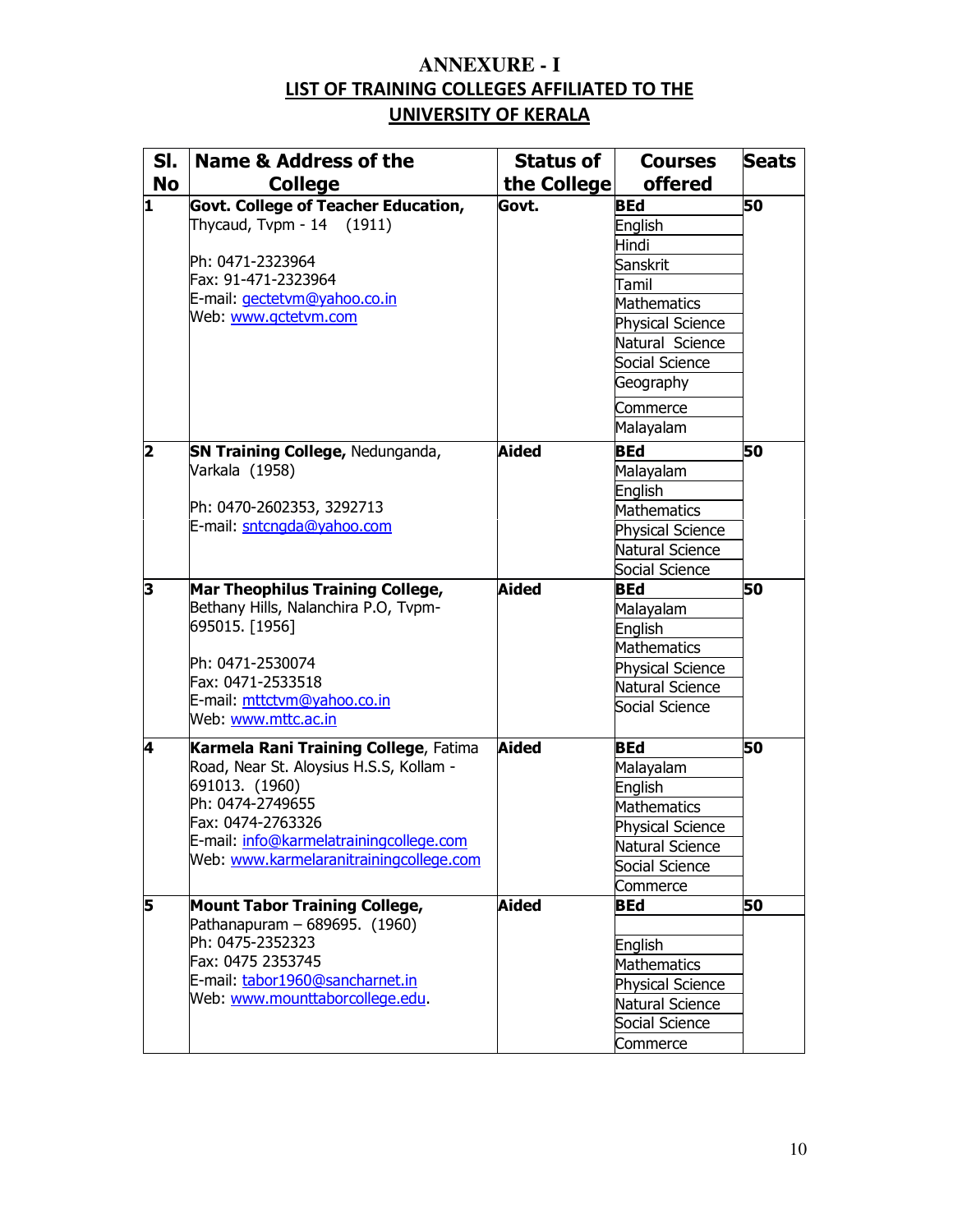| $\overline{6}$ | <b>NSS Training College, Pandalam</b>      | <b>Aided</b>          | <b>BEd</b>              | 50 |
|----------------|--------------------------------------------|-----------------------|-------------------------|----|
|                | (1957)                                     |                       | Malayalam               |    |
|                | Ph: 04734-252252, Fax: 04734-252242        |                       | English                 |    |
|                | E-mail: principal@nsstcpdlm.org            |                       | <b>Mathematics</b>      |    |
|                | Website: www.nsstcpdlm.org                 |                       | Physical Science        |    |
|                |                                            |                       | Natural Science         |    |
|                |                                            |                       | Social Science          |    |
|                |                                            |                       | Commerce                |    |
|                |                                            |                       | Geography               |    |
| 7              | <b>Peet Memorial Training College,</b>     | Aided                 | <b>BEd</b>              | 50 |
|                | Mavelikara<br>(1960)                       |                       | English                 |    |
|                |                                            |                       | Mathematics             |    |
|                | Ph: 0479-2302226, Fax: 0479-2307859        |                       | <b>Physical Science</b> |    |
|                | E-mail: peetmemorial@gmail.com             |                       | Natural Science         |    |
|                | Website: www.peetcollege.com               |                       | Social Science          |    |
|                |                                            |                       | Commerce                |    |
| 8              | <b>Fathima Memorial Training College,</b>  | Self financing        | <b>BEd</b>              | 50 |
|                | Vadakkevila, Kollam (1997)                 |                       | English                 |    |
|                |                                            |                       | Mathematics             |    |
|                | Ph: 0474-3261816, 2727368                  |                       | Malayalam               |    |
|                | Fax: 0474-2726055                          |                       | Natural Science         |    |
|                |                                            |                       | Social Science          |    |
|                |                                            |                       | <b>Physical Science</b> |    |
| 9              | <b>CSI College of Education, Parassala</b> | Self financing        | <b>B.Ed</b>             | 50 |
|                | (1995)                                     |                       | English                 |    |
|                | Ph: 0471-2202533                           |                       | Mathematics             |    |
|                | Website: www.csicollegeofeducation.org     |                       | Natural Science         |    |
|                |                                            |                       | Social Science          |    |
|                |                                            |                       | <b>Physical Science</b> |    |
| 10             | <b>Baselios Marthoma Mathews II</b>        | Self financing        | <b>BEd</b>              | 50 |
|                | Training College, Kottarakara (1995)       |                       | Mathematics             |    |
|                |                                            |                       | Malayalam               |    |
|                | Ph: 0474-2650544                           |                       | Natural Science         |    |
|                | E-mail: bmm2 tc@yahoo.com                  |                       | Social Science          |    |
|                | Website: www.bmm2tc.org                    |                       | <b>Physical Science</b> |    |
|                |                                            |                       |                         |    |
| 11             | <b>Mannam Memorial Training College,</b>   | <b>Self financing</b> | <b>BEd</b>              | 50 |
|                | Vilakudy, Kollam (1995)                    |                       | Mathematics             |    |
|                |                                            |                       | Malayalam               |    |
|                | Ph: 0475-2322490                           |                       | Natural Science         |    |
|                | E-mail: mmtcvilakudy@yahoo.co.in           |                       | Social Science          |    |
|                |                                            |                       | Physical Science        |    |
| 12             | Sobha College of Teacher Education,        | <b>Self financing</b> | <b>BEd</b>              | 50 |
|                | S.L. Puram P.O, Mararikulam, Cherthala,    |                       | Commerce                |    |
|                | Alappuzha (2004)                           |                       | English                 |    |
|                | Ph: 0484-2860600, 2860061                  |                       | Social Science          |    |
|                | E-mail: sobhacte@gmail.com                 |                       | Natural Science         |    |
|                | Website: www.sobhacte.org                  |                       | Physical Science        |    |
|                |                                            |                       | <b>Mathematics</b>      |    |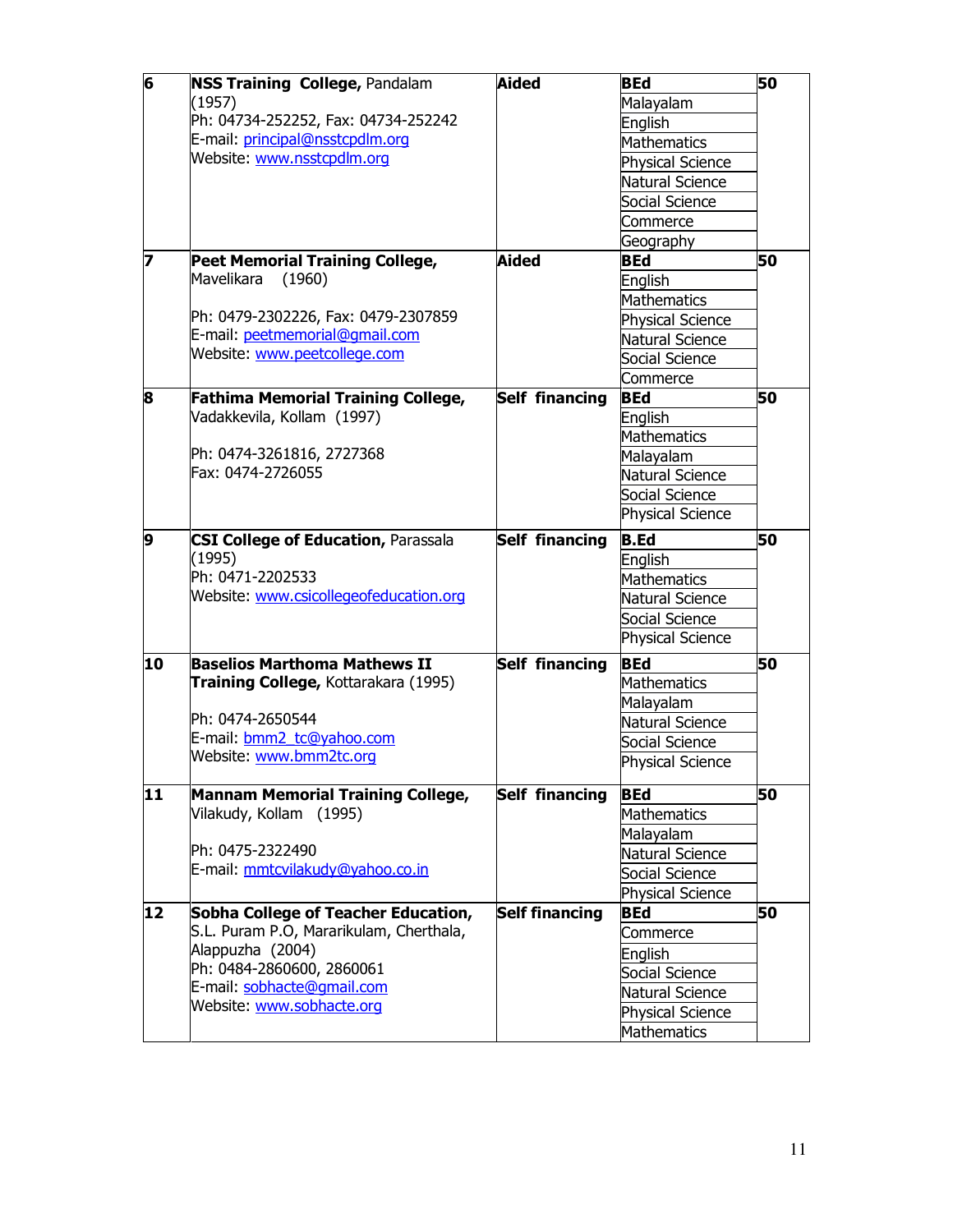| $\overline{13}$ | <b>KNMKNMS Training College, Vellarada,</b> | <b>Self financing</b> | <b>BEd</b>              | 50 |
|-----------------|---------------------------------------------|-----------------------|-------------------------|----|
|                 | Tvpm. (1995)                                |                       | Mathematics             |    |
|                 | Admission withheld from 2002 - restarted    |                       | Social Science          |    |
|                 | from 2005.                                  |                       | <b>Physical Science</b> |    |
|                 | Ph: 0471-2242799                            |                       | Natural Science         |    |
|                 |                                             |                       | Malayalam               |    |
| 14              | <b>BNV College of Teacher Education,</b>    | <b>Self Financing</b> | <b>BEd</b>              | 50 |
|                 | Thiruvallam, Tvpm. (2005)                   |                       | English                 |    |
|                 |                                             |                       | Commerce                |    |
|                 | Ph: 0471-2382063, Fax: 0471-2382063         |                       | Mathematics             |    |
|                 | E-mail: bnv.teachereducation@gmail.com      |                       | <b>Physical Science</b> |    |
|                 | Website: www.bnvtrust.org                   |                       | Malayalam               |    |
|                 |                                             |                       | Social Science          |    |
| 15              | <b>KTCT College of Teacher Education,</b>   | <b>Self financing</b> | <b>BEd</b>              | 50 |
|                 | Kaduvayil, Thottacadu, Tvpm (2005)          |                       | English                 |    |
|                 |                                             |                       | Natural Science         |    |
|                 | Ph: 0471-2693844    Fax: 0471-2692071       |                       | Mathematics             |    |
|                 | E-mail: ktctcte@yahoo.co.in                 |                       | <b>Physical Science</b> |    |
|                 | Web: www.ktctcte.org                        |                       | Malayalam               |    |
|                 |                                             |                       | Social Science          |    |
|                 |                                             | <b>Self financing</b> |                         | 50 |
| 16              | New B.Ed. College, Nellimoodu, Tvpm-        |                       | <b>BEd</b>              |    |
|                 | 695524 (2005)<br>Ph: 0471-2265558           |                       | English                 |    |
|                 | E-mail: newbedcollege@yahoo.com             |                       | Natural Science         |    |
|                 | Web: www.newbedcollege.org                  |                       | <b>Mathematics</b>      |    |
|                 |                                             |                       | Malayalam               |    |
|                 |                                             |                       | Social Science          |    |
| 17              | <b>HH Marthoma Mathews II Training</b>      | <b>Self financing</b> | <b>BEd</b>              | 50 |
|                 | College, Adoor, Pathanamthitta - 691523     |                       | English                 |    |
|                 | (2005)                                      |                       | Natural Science         |    |
|                 | Ph: 04734-329463                            |                       | <b>Mathematics</b>      |    |
|                 | E-mail: hhmm2college@sify.com               |                       | Physical Science        |    |
|                 | Website: www.hhmm2bedcollege.com            |                       | Commerce                |    |
|                 |                                             |                       | Social Science          |    |
| 18              | Jameela Beevi Memorial Centre for           | <b>Self financing</b> | <b>BEd</b>              | 50 |
|                 | Teacher Education, Kayamkulam -690502       |                       |                         |    |
|                 | (2005)                                      |                       | English                 |    |
|                 | Ph: 0479-2445594, 3092701                   |                       | Natural Science         |    |
|                 | Fax: 0479-2445025                           |                       | Mathematics             |    |
|                 | E-mail: jbmcte@yahoo.co.in                  |                       | Physical Science        |    |
|                 | Website: www.jbmctekayamkulam.org           |                       | Commerce                |    |
|                 |                                             |                       | Social science          |    |
| 19              | St. Thomas Training College,                | <b>Self financing</b> | <b>BEd</b>              | 50 |
|                 | Mukkolakkal, Tvpm (2005)                    |                       | English                 |    |
|                 |                                             |                       | Natural Science         |    |
|                 | Ph: 0471-2511122                            |                       | Mathematics             |    |
|                 | E-mail: sttc@asianetindia.com               |                       | <b>Physical Science</b> |    |
|                 | Website: www.stthomasschooltym.org          |                       | Social Science          |    |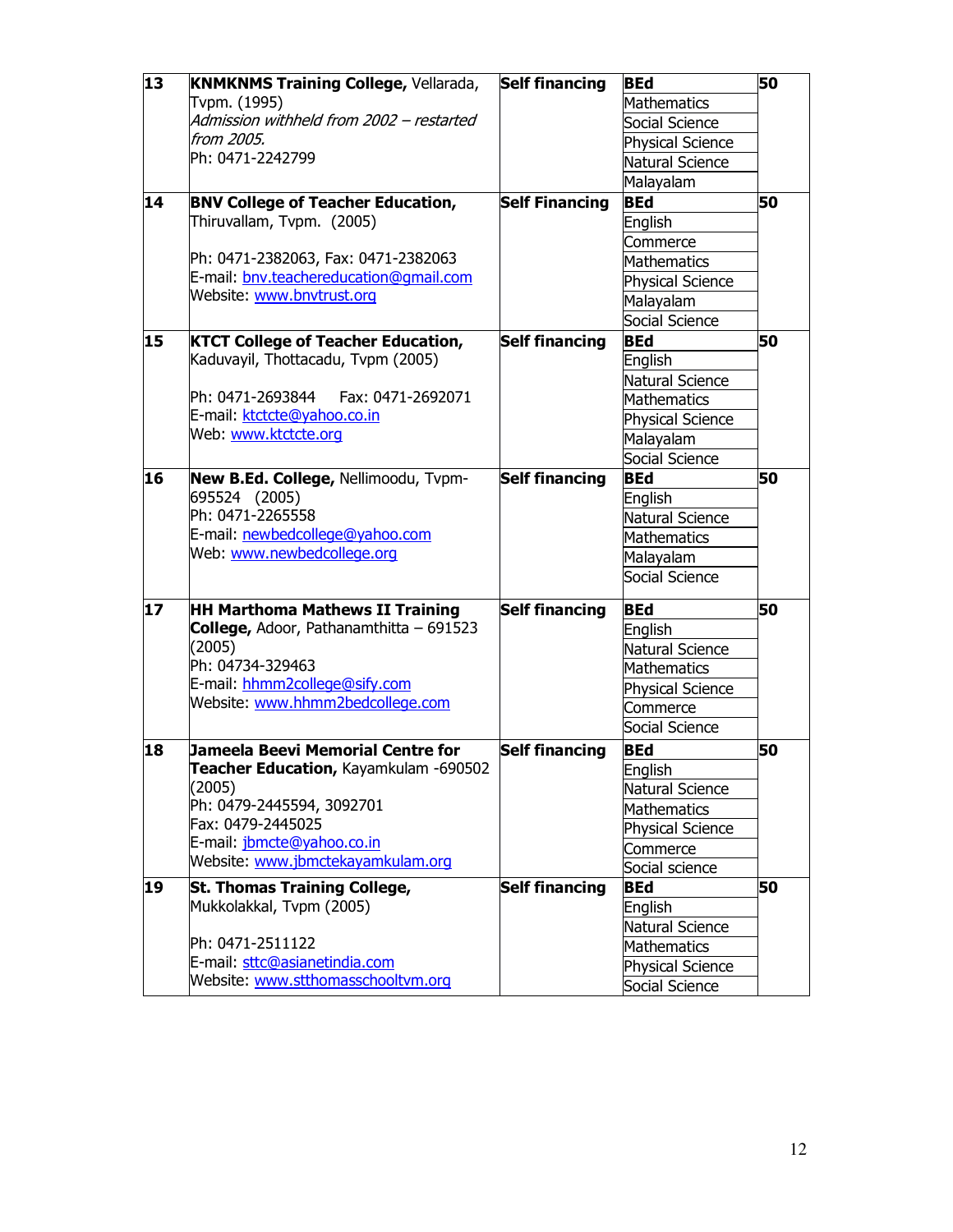| 20 | <b>MAET Training College, Nettayam,</b>               | <b>Self financing</b> | <b>BEd</b>              | 50 |
|----|-------------------------------------------------------|-----------------------|-------------------------|----|
|    | Tvpm -15. (2005)                                      |                       | English                 |    |
|    | Ph: 0471-2364443                                      |                       | Natural Science         |    |
|    | E-mail: principalbed@bsnl.in                          |                       | <b>Mathematics</b>      |    |
|    | Web: www.maet-trainingcollege.com                     |                       | <b>Physical Science</b> |    |
|    |                                                       |                       | Social Science          |    |
| 21 | St. Jacob's Training College, Menamkulam,             | <b>Self financing</b> | <b>BEd</b>              | 50 |
|    | Kazhakuttam, Tvpm-695582. (2005)                      |                       | English                 |    |
|    | Ph: 0471-2704251                                      |                       | Natural Science         |    |
|    | E-mail: stjacobsbedcollege@yahoo.co.in                |                       | Mathematics             |    |
|    | Website: www.stjacobsbed.org                          |                       | Physical Science        |    |
|    |                                                       |                       | Malayalam               |    |
|    |                                                       |                       | Social Science          |    |
| 22 | <b>Emmanuel College of B.Ed. Training,</b>            | <b>Self Financing</b> | <b>BEd</b>              | 50 |
|    | Vazhichal, Kudappanamoodu P.O.,                       |                       | Natural Science         |    |
|    | Tvpm. (2005)                                          |                       | Commerce                |    |
|    |                                                       |                       | <b>Physical Science</b> |    |
|    | Ph: 0471-2248562, 2248409                             |                       | Social Science          |    |
|    | E-mail: emmanuelbed@sancharnet.in                     |                       | Geography               |    |
|    | Website: www.emmanuel college.in                      |                       | Hindi                   |    |
|    |                                                       |                       |                         |    |
| 23 | <b>Christ Nagar College of Education,</b>             | <b>Self Financing</b> | <b>BEd</b>              | 50 |
|    | Chavarapuram, Thiruvallam, Tvpm -695027               |                       | English                 |    |
|    | (2005)                                                |                       | Natural Science         |    |
|    | Ph: 0471-2380216, 2380413<br>Fax: 0471-2383733        |                       | <b>Mathematics</b>      |    |
|    | E-mail:                                               |                       | <b>Physical Science</b> |    |
|    | christnagarcollegeofeducation@hotmail.com             |                       | Social Science          |    |
|    | Web: www.christnagarcollege.org                       |                       |                         |    |
| 24 | Rama Vilasom Training College, Valakom                | Self financing. BEd   |                         | 50 |
|    | P.O, Kottarakara, Kollam (2005)                       |                       | English                 |    |
|    | Ph: 0474-2470121                                      |                       | Natural Science         |    |
|    | E-mail: rvtc2006@yahoo.com                            |                       | Commerce                |    |
|    |                                                       |                       | Physical Science        |    |
|    |                                                       |                       | Malayalam               |    |
|    |                                                       |                       | Social Science          |    |
| 25 | <b>Buddha College of Teacher Education,</b>           | <b>Self financing</b> | <b>BEd</b>              | 50 |
|    | Muthukulam North, Alappuzha (2005)                    |                       | English                 |    |
|    | Ph: 0479-2475576                                      |                       | Natural Science         |    |
|    | Fax: 0479-2475576                                     |                       | Physical Science        |    |
|    | E-mail: buddhacollege@mail.com                        |                       | Social Science          |    |
|    | Web: www.buddhainstitutions.com                       |                       |                         |    |
|    |                                                       |                       | Commerce<br>Mathematics |    |
|    |                                                       |                       |                         |    |
| 26 | Mannam Foundation Centre for Education Self financing |                       | <b>BEd</b>              | 50 |
|    | Technology, Poruvazhy, Edakkad. P.O., Kollam          |                       | English                 |    |
|    | (2005)                                                |                       | Natural Science         |    |
|    | Ph: 0476-2821398                                      |                       | Mathematics             |    |
|    | E-mail: metkollam@rediffmail.com                      |                       | Physical Science        |    |
|    |                                                       |                       | Social Science          |    |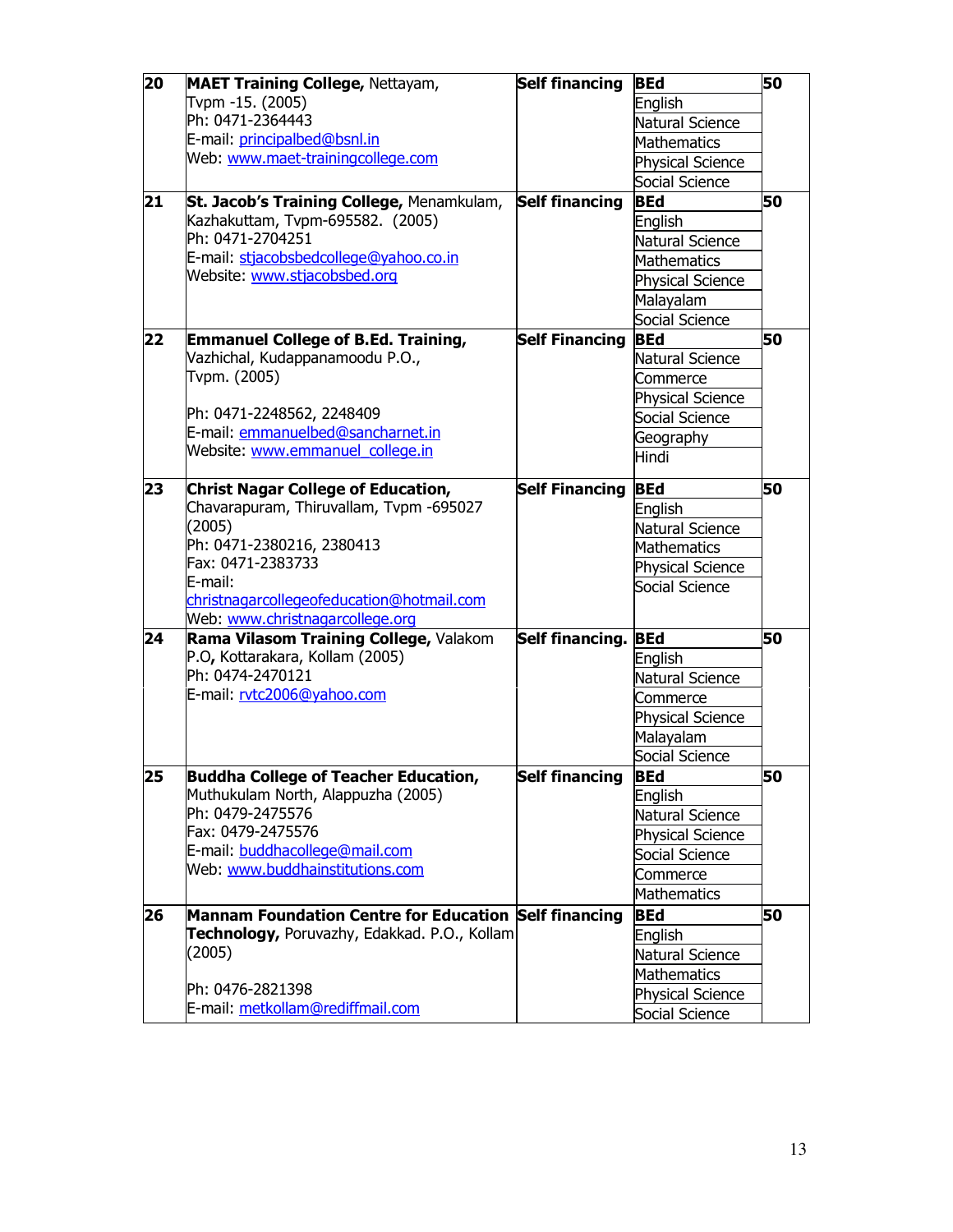| $\overline{27}$ | Manjappara Educational and Charitable Self financing                                  |                       | <b>BEd</b>              | 50 |
|-----------------|---------------------------------------------------------------------------------------|-----------------------|-------------------------|----|
|                 | Trust B.Ed. Centre, Manjappara, Ayur,                                                 |                       | English                 |    |
|                 | Kollam (2005)                                                                         |                       | Natural Science         |    |
|                 |                                                                                       |                       | Commerce                |    |
|                 | Ph: 0475-3258897, 0474-2439528                                                        |                       | <b>Physical Science</b> |    |
|                 |                                                                                       |                       | Malayalam               |    |
|                 |                                                                                       |                       | Social Science          |    |
| 28              | <b>Sree Narayana Training College,</b>                                                | <b>Self financing</b> | <b>BEd</b>              | 50 |
|                 | Sreekandeswaram, Poochakkal P.O,                                                      |                       | English                 |    |
|                 | Cherthala, Alappuzha - 688526. (2005)                                                 |                       | Malayalam               |    |
|                 | Ph: 0478-2522200, 2154077                                                             |                       |                         |    |
|                 | Fax: 0478-2522200                                                                     |                       | Natural Science         |    |
|                 | E-mail: sntcpoochakkal@rediffmail.com                                                 |                       | Mathematics             |    |
|                 |                                                                                       |                       | <b>Physical Science</b> |    |
|                 |                                                                                       |                       | Social Science          |    |
| 29              | <b>Fathima Memorial Training College,</b>                                             | <b>Self financing</b> | <b>BEd</b>              | 50 |
|                 | Mylapore, Umayanalloor, Kollam (2005)                                                 |                       | English                 |    |
|                 |                                                                                       |                       | <b>Natural Science</b>  |    |
|                 | Ph: 0474-2536902, 3201126<br>Fax: 0474-2726055                                        |                       | <b>Mathematics</b>      |    |
|                 | E-mail: fmtcmylapore@india.com                                                        |                       | Physical Science        |    |
|                 |                                                                                       |                       | Malayalam               |    |
|                 |                                                                                       |                       | Social Science          |    |
| 30              | <b>College of Teacher Education,</b>                                                  | <b>Self financing</b> | <b>BEd</b>              | 50 |
|                 | Arkannoor, Ayur, Kollam (2005)                                                        |                       | English                 |    |
|                 | Ph: 0475-2292380                                                                      |                       | <b>Mathematics</b>      |    |
|                 | E-mail: bedarka@rediffmail.com                                                        |                       | Physical science        |    |
|                 |                                                                                       |                       | Malayalam               |    |
|                 |                                                                                       |                       | Social Science          |    |
| 31              | <b>Victory College of Teacher Education</b>                                           | <b>Self financing</b> | <b>BEd</b>              | 50 |
|                 | Centre, Olathanni, Neyyattinkara, Tvpm.                                               |                       | Natural Science         |    |
|                 | (2005)                                                                                |                       | <b>Mathematics</b>      |    |
|                 | Ph: 0471-2221486, 2792044                                                             |                       | <b>Physical Science</b> |    |
|                 | Mob (Principal in charge): 09487310866                                                |                       | Malayalam               |    |
|                 | Website: www.vcte.org                                                                 |                       | Social Science          |    |
| 32              | Millath College of Teacher Education,                                                 | <b>Self financing</b> | <b>BEd</b>              | 50 |
|                 | Sooranad P.O., Kunnathur, Kollam (2005)                                               |                       | English                 |    |
|                 | Ph: 0476-2851587, Fax: 0476-2852873                                                   |                       | Natural Science         |    |
|                 | E-mail: millathcollege@sancharnet.in                                                  |                       | <b>Mathematics</b>      |    |
|                 |                                                                                       |                       | <b>Physical Science</b> |    |
|                 |                                                                                       |                       | Commerce                |    |
|                 |                                                                                       |                       | Social Science          |    |
|                 |                                                                                       | <b>Self financing</b> | <b>BEd</b>              | 50 |
| 33              | <b>SNGM B.Ed. College, Valamangalam</b><br>South P.O., Thuravur, Cherthala, Alappuzha |                       |                         |    |
|                 | - 688532 (2005)                                                                       |                       |                         |    |
|                 | Ph: 0478-2561737, 9249122401                                                          |                       | English                 |    |
|                 | Fax: 0478-2561737                                                                     |                       | Natural Science         |    |
|                 | E-mail: sngmei@sancharnet.in                                                          |                       | <b>Mathematics</b>      |    |
|                 | Website: www.sngmei.org                                                               |                       | <b>Physical Science</b> |    |
|                 | (*Admission of B.Ed & M.Ed Courses                                                    |                       | Commerce                |    |
|                 | suspended for 2012-13 on request)                                                     |                       | Social Science          |    |
|                 |                                                                                       |                       |                         |    |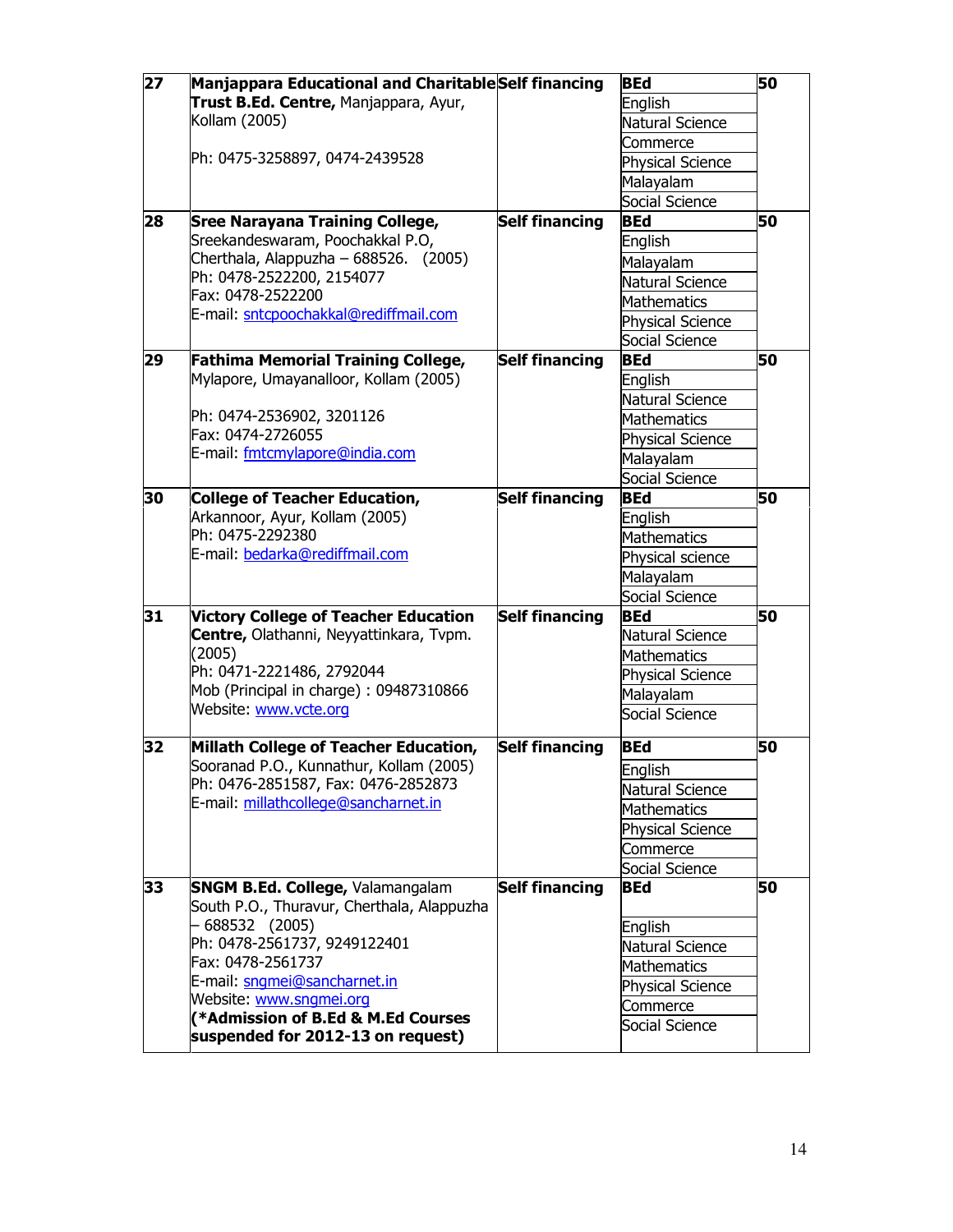| 34 | Sri Vidyadhiraja Model College of        | <b>Self financing</b> | <b>BEd</b>              | 50 |
|----|------------------------------------------|-----------------------|-------------------------|----|
|    | Teacher Education, Vendar P.O,           |                       | English                 |    |
|    | Kottarakkara, Kollam - 691507 (2005)     |                       | Natural Science         |    |
|    |                                          |                       | Mathematics             |    |
|    | Ph: 0474-2417080                         |                       | <b>Physical Science</b> |    |
|    | E-mail: srividyadhiraja mcte@yahoo.co.in |                       | Commerce                |    |
|    | Website: www.srividyadhirajamcte.ac.in   |                       | Social Science          |    |
| 35 | Iqbal Training College,                  | <b>Self financing</b> | <b>BEd</b>              | 50 |
|    | Iqbal Nagar, Daivappura, Peringammala,   |                       | English                 |    |
|    | Tvpm.(2005)                              |                       | Natural Science         |    |
|    | Ph: 0472-2182072, 2849643                |                       | Mathematics             |    |
|    | E-mail: igbaltrainingcollege@yahoo.com   |                       | Physical Science        |    |
|    |                                          |                       | Social Science          |    |
| 36 | Sabarigiri College of Education, Anchal, | <b>Self financing</b> | <b>BEd</b>              | 50 |
|    | Kollam-691306 (2005)                     |                       | English                 |    |
|    | Ph: 0475-3253392<br>Fax: 0475-2272054    |                       | Natural Science         |    |
|    | E-mail: srsa@sabarigirischool.com        |                       | <b>Mathematics</b>      |    |
|    | Website: www.sabarigirischool.com        |                       | <b>Physical Science</b> |    |
|    |                                          |                       | Social Science          |    |
| 37 | Kaviyattu College of Education,          | <b>Self financing</b> | <b>BEd</b>              | 50 |
|    | Pirappancode P.O., Tvpm (2006)           |                       | English                 |    |
|    |                                          |                       | Social Science          |    |
|    | Ph: 91-472-2583903                       |                       | <b>Mathematics</b>      |    |
|    | E-mail: info@kaviyatttrust.org           |                       | Commerce                |    |
|    | Website: www.kaviyattutrust.org          |                       | Physical Science        |    |
|    |                                          |                       | Natural Science         |    |
| 38 | Kunjukrishnan Nadar Memorial B.Ed.       | Self financing.       | <b>BEd</b>              | 50 |
|    | College, Mavila, Kanjiramkulam, Tvpm.    |                       | English                 |    |
|    | (2006)                                   |                       | Mathematics             |    |
|    | Ph: 0471-2242799                         |                       | <b>Physical Science</b> |    |
|    |                                          |                       | Natural Science         |    |
|    |                                          |                       | Social Science          |    |
| 39 | Sree Narayana Guru Kripa B.Ed.           | Self financing.       | <b>BEd</b>              | 50 |
|    | College, Nirmala Bhavan, Pothencode,     |                       | English                 |    |
|    | Tvpm. (2006)                             |                       | Physical Science        |    |
|    | Ph: 2113516                              |                       | Natural Science         |    |
|    | E-mail: info@sngkcollege.com             |                       | Social Science          |    |
|    | Website: www.sngkcollege.com             |                       | <b>Mathematics</b>      |    |
|    |                                          |                       | Commerce                |    |
| 40 | Haneefa Kunju Memorial College of        | Self financing.       | <b>BEd</b>              | 50 |
|    | Education, Umayanalloor P.O., Kollam.    |                       | Hindi                   |    |
|    | (2006)                                   |                       | English                 |    |
|    | Ph: 0474-2093000, 2023356                |                       | Mathematics             |    |
|    | Fax: 0474-2535663                        |                       | Physical Science        |    |
|    | E-mail: abdullareimhaneefa@yahoo.com     |                       | Natural Science         |    |
|    | Web: www.hkmcollege.org                  |                       | Social Science          |    |
|    |                                          |                       | Commerce                |    |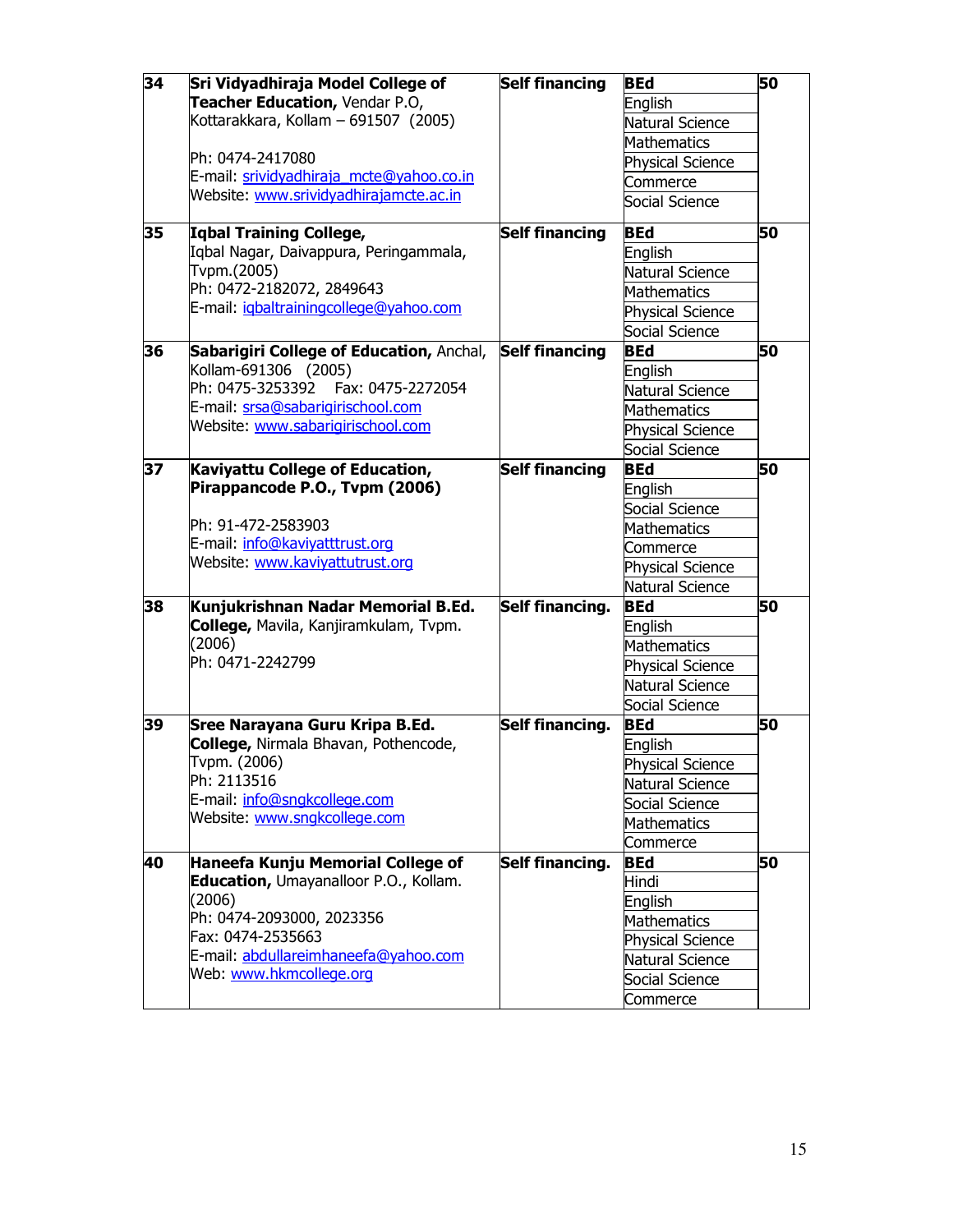| 41 | Pattom Thanu Pillai Memorial College                                                     | <b>Self Financing</b> | <b>BEd</b>              | 50 |
|----|------------------------------------------------------------------------------------------|-----------------------|-------------------------|----|
|    | of Education, Maruthoorkonam,                                                            |                       | English                 |    |
|    | Balaramapuram, Thiruvananthapuram.                                                       |                       | Malayalam               |    |
|    | (2006)                                                                                   |                       | <b>Physical Science</b> |    |
|    |                                                                                          |                       | Mathematics             |    |
|    | Ph: 0471-2267420, Fax: 0471-2267420                                                      |                       | Natural Science         |    |
|    | Website: www.ptmgroups.org                                                               |                       |                         |    |
|    |                                                                                          |                       | Social Science          |    |
|    |                                                                                          |                       | Commerce<br><b>BEd</b>  | 50 |
| 42 | <b>Valiyam Memorial College of Teacher</b><br>Education, Edapally Cotta, Chavara, Kollam | <b>Self Financing</b> |                         |    |
|    | 691583. (2007)                                                                           |                       | English                 |    |
|    | Ph: 0476-2672115<br>Fax: 0476-2672115                                                    |                       | <b>Physical Science</b> |    |
|    | E-mail: info@vmcollege.com                                                               |                       | Social Science          |    |
|    | Website: www.vmcollege.com                                                               |                       | Commerce                |    |
| 43 | <b>METCA Institute of Teacher Education, Self Financing</b>                              |                       | <b>BEd</b>              | 50 |
|    | METCA Land, Chavarcode, Palayamkunnu,                                                    |                       | Physical Science        |    |
|    | Tvpm-695146 [2007]                                                                       |                       | Social Science          |    |
|    | Ph: 0470-2149998, 0474-3259348                                                           |                       | Mathematics             |    |
|    | E-mail: metcaite@gmail.com                                                               |                       | Natural Science         |    |
|    | Website: www.metcaite.edu.in                                                             |                       | English                 |    |
| 44 | <b>Pushpageeth College For Teacher</b>                                                   | <b>Self Financing</b> | <b>BEd</b>              | 50 |
|    | Education, Elimala, Kottoor, Tvpm [2007]                                                 |                       | <b>Physical Science</b> |    |
|    | Ph: 0471-3260197                                                                         |                       | Social Science          |    |
|    | Website: www.pushpageeth.com                                                             |                       | Malayalam               |    |
|    |                                                                                          |                       |                         |    |
|    |                                                                                          |                       | <b>Mathematics</b>      |    |
|    |                                                                                          |                       | Natural Science         |    |
| 45 | <b>Badhiriya B. Ed Training College,</b>                                                 | <b>Self Financing</b> | <b>BEd</b>              | 50 |
|    | Velichikkala, Kollam [2007]                                                              |                       | <b>Physical Science</b> |    |
|    |                                                                                          |                       | Social Science          |    |
|    | Phone: +91-474-2026500                                                                   |                       | English                 |    |
|    | $\times$ +91-474-2022828                                                                 |                       | Mathematics             |    |
|    | Email: principal@badhiriya.org                                                           |                       | Natural Science         |    |
|    | Website: http://www.badhiriya.org                                                        |                       | Commerce                |    |
| 46 | Jamia Training College, Chithara,                                                        | <b>Self Financing</b> | <b>BEd</b>              | 50 |
|    | Kadakkal, Kollam - 691559.<br>[2007]                                                     |                       | <b>Physical Science</b> |    |
|    |                                                                                          |                       | Social Science          |    |
|    | Ph: 0474-2428777                                                                         |                       | Malayalam               |    |
|    | Website: www.jamiatrainingcollege.com                                                    |                       | Mathematics             |    |
|    |                                                                                          |                       | Natural Science         |    |
|    |                                                                                          |                       | English                 |    |
| 47 | K.P.M B.Ed College, Cheriyavelinalloor, Self Financing                                   |                       | <b>BEd</b>              | 50 |
|    | Kollam [2007 with permission to start                                                    |                       | English                 |    |
|    | admissions from 2008-09]                                                                 |                       | Malayalam               |    |
|    | Ph: 0474-2467466, 2016444, 2467335                                                       |                       | <b>Physical Science</b> |    |
|    | web site www.kpmtrusts.com                                                               |                       | Hindi                   |    |
|    |                                                                                          |                       | Natural Science         |    |
|    |                                                                                          |                       |                         |    |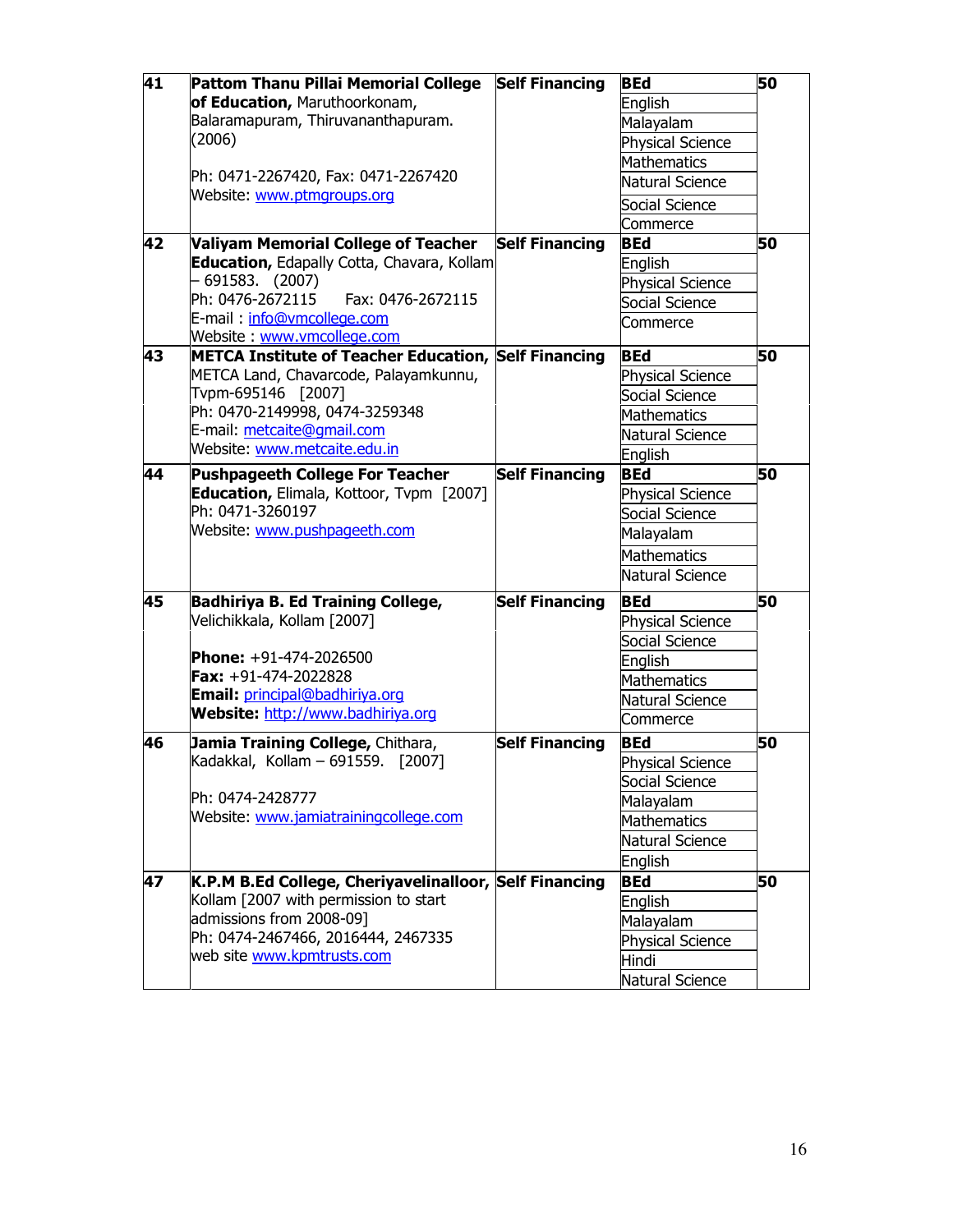| 48 | St. John's B. Ed Training College,       | <b>Self Financing</b> | <b>BEd</b>              | 50 |
|----|------------------------------------------|-----------------------|-------------------------|----|
|    | Peringala P.O, Kayamkulam - 690559       |                       | English                 |    |
|    | [2007]                                   |                       | Social Science          |    |
|    | Ph: 0479-2445338, 2446054                |                       | <b>Physical Science</b> |    |
|    | Fax: 0479-2446054                        |                       | <b>Mathematics</b>      |    |
|    | E-mail: stjohnskylm@yahoo.com            |                       | Natural Science         |    |
|    | Website: www.stjohnstrainingcollege.com  |                       |                         |    |
| 49 | <b>St. Tresa's College of Education,</b> | <b>Self Financing</b> | <b>BEd</b>              | 50 |
|    | Kundara, Kollam (2009)                   |                       | English                 |    |
|    | Ph: 0474-2526325/ 2520365                |                       | <b>Mathematics</b>      |    |
|    | E-mail: jfernan956@hotmail.com           |                       | Social Science          |    |
|    | Web: www.stbckollam.org                  |                       | Physical Science        |    |
|    |                                          |                       | Malayalam               |    |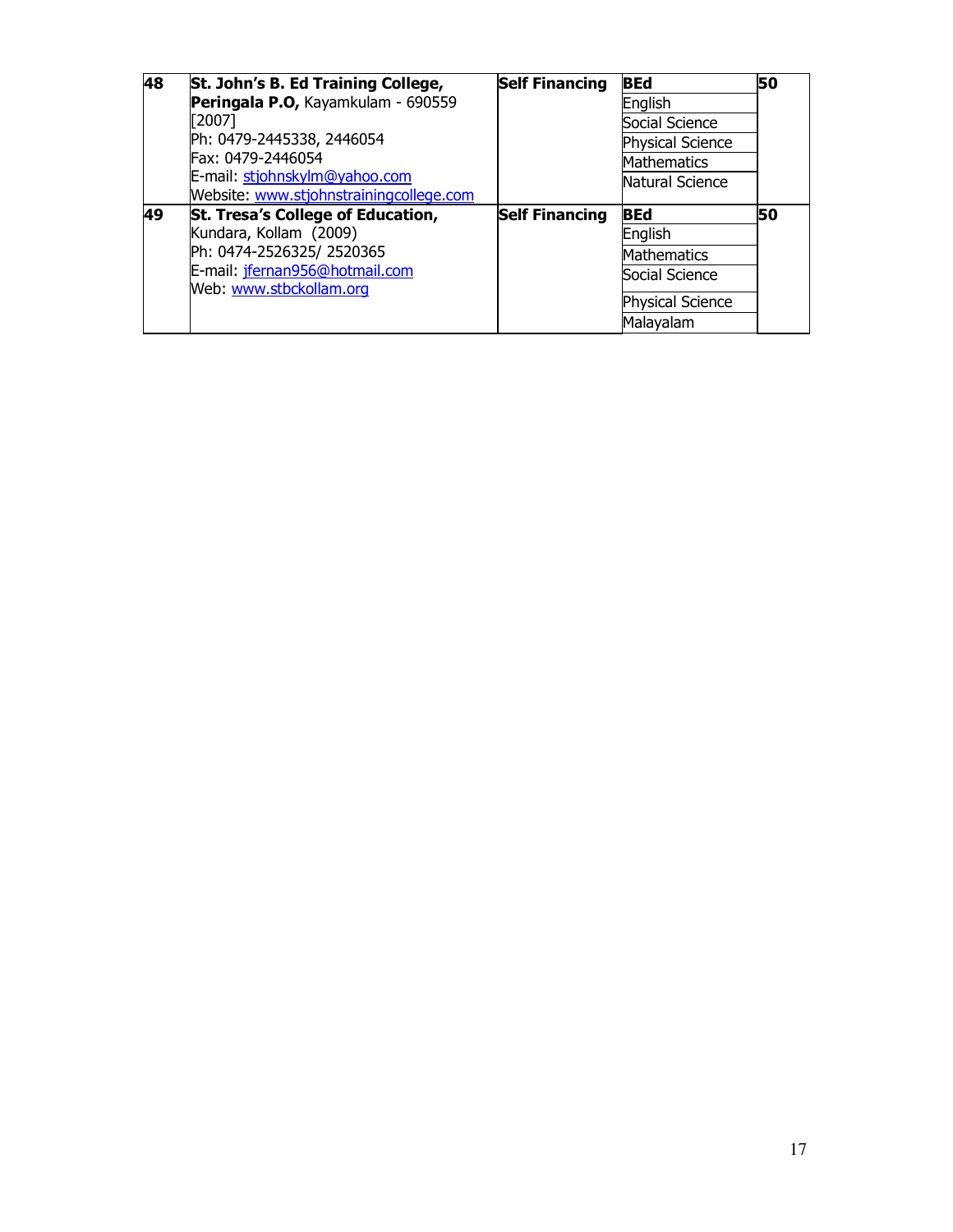## LIST OF KERALA UNIVERSITY COLLEGES OF TEACHER EDUCATION

| <b>S1.</b> | Name & Address of the                                                         | <b>Status of</b> | <b>Courses</b>                  | <b>Seats</b> |
|------------|-------------------------------------------------------------------------------|------------------|---------------------------------|--------------|
| <b>No</b>  | College                                                                       | the College      | offered                         |              |
|            | <b>Kerala University College of Teacher</b><br><b>Education, Kumarapuram,</b> | Self Financing   | <b>B.Ed</b>                     | 50           |
|            | <b>Medical College P.O.,</b>                                                  |                  | Malayalam                       |              |
|            | Thiruvananthapuram - 695 011.                                                 |                  | <b>Mathematics</b>              |              |
|            |                                                                               |                  | Sanskrit                        |              |
|            | Phone: 0471-2557703                                                           |                  | Physical Science                |              |
|            | E-mail: kumarapuramkucte@gmail.com                                            |                  | Natural Science                 |              |
|            | Web:www.kuctekumarapuram.org                                                  |                  |                                 |              |
| 2          | <b>Kerala University College of Teacher</b>                                   | Self Financing   | <b>B.Ed</b>                     | 50           |
|            | <b>Education, Mancha, Nedumangad P.O.,</b>                                    |                  |                                 |              |
|            | Thiruvananthapuram - 695 541.                                                 |                  | Natural Science                 |              |
|            |                                                                               |                  | Physical Science<br>Mathematics |              |
|            | Phone: 0472-2814270                                                           |                  | Social Science                  |              |
|            | E-mail: kuctenedumangad@gmail.com,                                            |                  | English                         |              |
|            | Web:www.kuctenedumangad.com                                                   |                  |                                 |              |
| З.         | <b>Kerala University College of Teacher</b>                                   | Self Financing   | <b>B.Ed</b>                     | 50           |
|            | <b>Education, Near Govt. College Campus,</b>                                  |                  |                                 |              |
|            | Kariavattom P.O.,                                                             |                  |                                 |              |
|            | Thiruvananthapuram - 695 581                                                  |                  | Natural Science                 |              |
|            |                                                                               |                  | Physical Science                |              |
|            | Phone: 0471-2413855                                                           |                  | Hindi<br>Social Science         |              |
|            | E-mail: kuctekariavattom@gmail.com                                            |                  |                                 |              |
|            | Web: www.kuctekariavattom.org                                                 |                  |                                 |              |
| 4.         | <b>Kerala University College of Teacher</b>                                   | Self Financing   | <b>B.Ed</b>                     | 50           |
|            | <b>Education, Thevally P.O.,</b>                                              |                  |                                 |              |
|            | Kollam – 691 009.                                                             |                  | Natural Science                 |              |
|            |                                                                               |                  | Physical Science                |              |
|            | Phone : 0474 -2792684                                                         |                  | <b>Mathematics</b>              |              |
|            | E-mail: kucteklmsheeja@gmail.com                                              |                  | English                         |              |
|            | Web: www.kucte.org                                                            |                  | Hindi                           |              |
| 5.         | <b>Kerala University College of Teacher</b>                                   | Self Financing   | <b>B.Ed</b>                     | 50           |
|            | Education, Kulakkada P.O.,                                                    |                  |                                 |              |
|            | Kollam – 691 521.                                                             |                  | Natural Science                 |              |
|            |                                                                               |                  | Physical Science                |              |
|            | Phone : 0474- 2615435                                                         |                  | Social Science                  |              |
|            | E-mail: kuctekulakkada@gmail.com                                              |                  | Hindi                           |              |
|            | Web: www.kuctekulakkada.com                                                   |                  | Commerce                        |              |
|            |                                                                               |                  |                                 |              |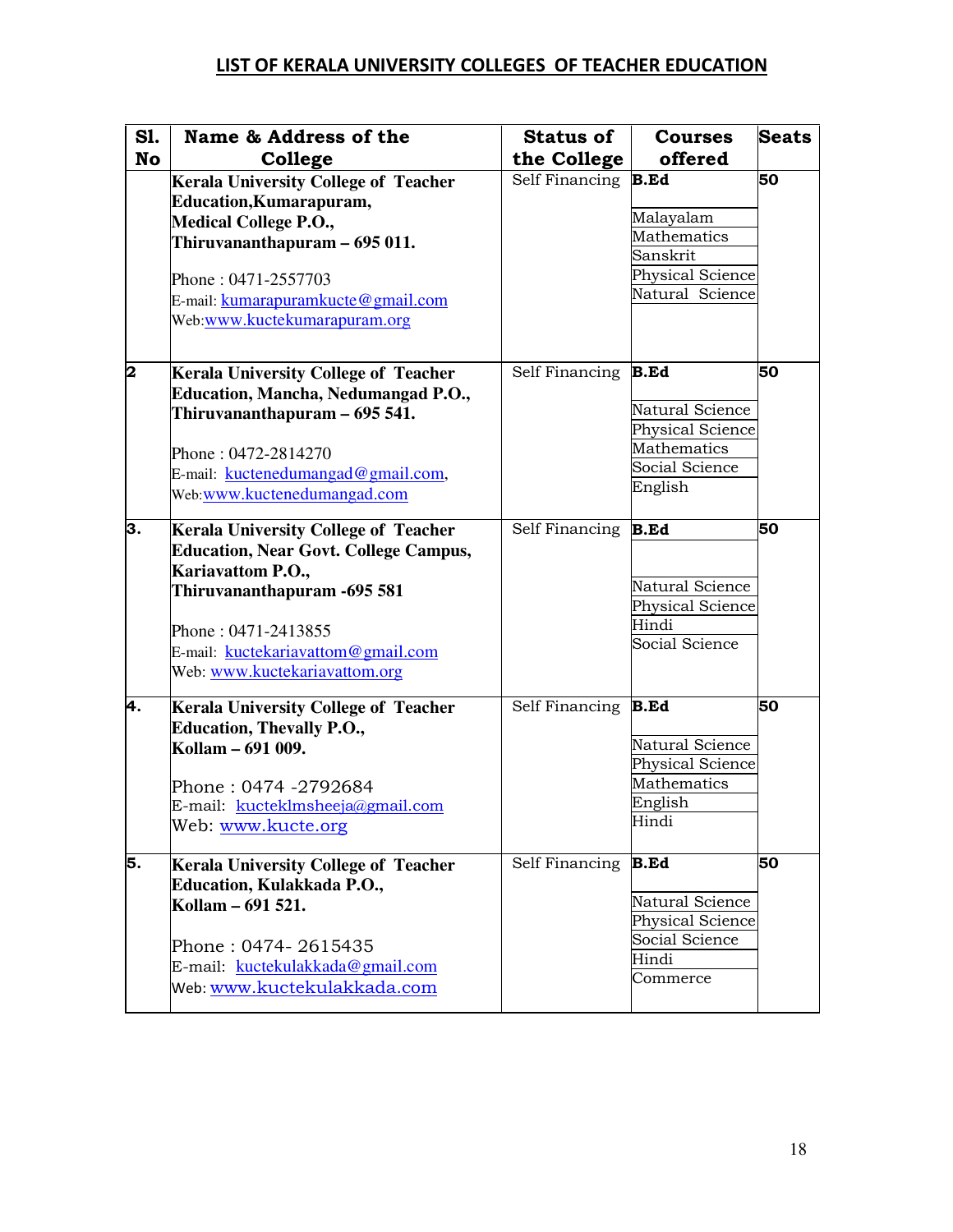| б.  | <b>Kerala University College of Teacher</b><br>Education, Aryad, Alappuzha - 688 006.<br>Phone : 0477- 2233435<br>E-mail: principalkuctearyad@gmail.com<br>Web: www.kuctealappuzha.com               | Self Financing        | <b>B.Ed</b><br>Natural Science<br><b>Physical Science</b><br>Mathematics<br>Malayalam<br>Hindi | 50 |
|-----|------------------------------------------------------------------------------------------------------------------------------------------------------------------------------------------------------|-----------------------|------------------------------------------------------------------------------------------------|----|
| 7.  | <b>Kerala University College of Teacher</b><br><b>Education, Kunnam P.O.,</b><br>Mavelikkara – 690 108.<br>Phone : 0479 – 2356324<br>E-mail: kuctekun@yahoo.com<br>Web: www.kuctekunnam.org          | <b>Self Financing</b> | <b>B.Ed</b><br>Natural Science<br>Physical Science<br>Mathematics<br>Social Science<br>Hindi   | 50 |
| 8.  | <b>Kerala University College of Teacher</b><br><b>Education, Kayamkulam,</b><br>Kayamkulam - 690 502<br>Phone: $0479 - 2448160$<br>E-mail: kymkucte@gmail.com,<br>Web: www.kucte_kayamkulam.org      | Self Financing        | <b>B.Ed</b><br>Natural Science<br>Physical Science<br>Social Science<br>Hindi<br>Arabic        | 50 |
| 9.  | <b>Kerala University College of Teacher</b><br><b>Education, Adoor P.O.</b><br>Pathanamthitta – 691 523.<br>Phone : 04734 – 229020<br>E-mail: kucteadoor@gmail.com<br>Web: www.kucteacherednadoor.og | Self Financing        | <b>B.Ed</b><br>Natural Science<br>Mathematics<br>Social Science<br>English<br>Malayalam        | 50 |
| 10. | <b>Kerala University College of Teacher</b><br><b>Education, Anchal West,</b><br>Anchal – 691 306<br>Phone: 0475-2271346<br>E-mail: collegekucteanchal.org@gmail.com<br>Web: www.kucteanchal.org     | Self Financing        | <b>B.Ed</b><br>Natural Science<br>Physical Science<br>English<br>Malayalam                     | 50 |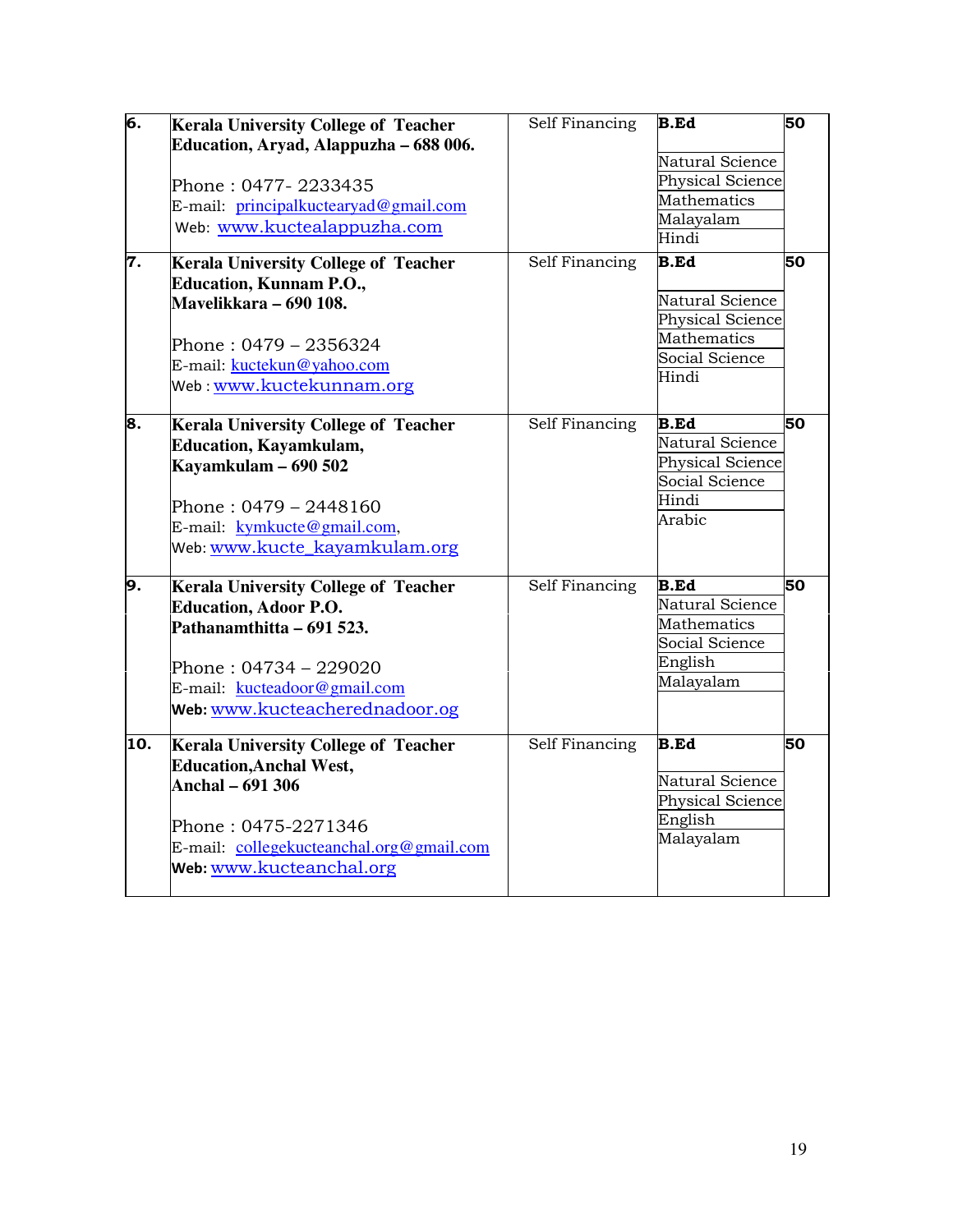## ANNEXURE -II LIST OF SOCIALLY AND EDUCATIONALLY BACKWARD CLASSES (SEBC) **[Vide G.O.(P) 208/66/Edn. Dated 02-5-1966]**

- I. Ezhavas including Ezhavas, Thiyyas, Ishuvan,Izhuvan, Illuvan and Billava
- II. Muslims (all section following islam)
- III. Latin Catholics other than Anglo-Indians
- IV. Other Backward Christians
	- (a) SIUC
		- (b) Converts from Scheduled Castes to Christianity

#### Other Backward Hindus, i.e.

- 1. Agasa
- 2. Arayas including Valan, Mukkuvan, Mukaya, Mogayan, Arayan, Bovies, Kharvi, Nulayan, and Arayavathi
- 3. Aremahrati
- 4. Arya including Dheevara/Dheevaran Atagara, Devanga, Kaikolan, (Sengunthar) Pattarya, Saliyas (Padmasali, Pattusali, Thogatta, Karanibhakatula, Senapathula, Sali, Sale, Karikalabhakulu, Chaliya) Sourashtra, Khatri, Patnukaran, IIIathu Pillai, IIIa Vellalar, IIIathar
- 5. Bestha
- 6. Bhandari Or Bhondari
- 7. Boya
- 8. Boyan
- 9. Chavalakkaran
- 10. Chakkala (Chakkala Nair)
- 11. Devadiga
- 12. Ezhavathi (Vathi)
- 13. Ezhuthachan, Kadupattan
- 14. Gudigara
- 15. Galada Konkani
- 16. Ganjam Reddies
- 17. Gatti
- 18. Gowda
- 19. Ganika including Nagavamson
- 20. Hegde
- 21. Hindu Nadar
- 22. Idiga including Settibalija
- 23. Jangam
- 24. Jogi 25. Jhetty
- 
- 26. Kanisu or Kaniyar-Panicker, Kaniyan, Kanisan, Kannian or Kani, Ganaka
- 27. Kudumbi
- 28. Kalarikurup or Kalari Panicker
- 29. Kerala Muthali
- 30. Kusavan including Kulala, Kumbaran, Odan, Oudan (Donga) Odda (Vodde or Vadde or Veddai) Velaan, Andhra Nair, Anthuru Nair
- 31. Kalavanthula
- 32. Kallan including isanattu Kallar
- 33. Kabera
- 34. Korachas
- 35. Kammalas including Viswakarmala, Karuvan, Kamsalas, Viswakarmas, Pandikammala, Malayalkammala, Kannan, Moosari, Kalthachan, Kallasari, Perumkollen, Kollan, Thattan, Pandithattan, Thachan, Asari, Villasan, Vilkurup, Viswabrahims, Kitara, Chaptegara.
- 36. Kannadiyans
- 37. Kavuthiyan
- 38. Kavudiyaru
- 39. Kelasi or Kalasi Panicker
- 40. Koppala Velamas
- 41. Krishnanvaka
- 42. Kuruba
- 43. Kurumba
- 44. Maravan (Maravar)
- 45. Madivala
- 46. Maruthuvar
- 47. Mahratta (Non-Brahman)
- 48. Melakudi (Kudiyan)
- 49. Mogaveera
- 50. Moili
- 51. Mukhari
- 52. Modibanda
- 53. Moovari
- 54. Moniagar
- 55. Naicken including Tholuva Naicker and Vettilakkara **Naicker**
- 56. Padyachi (Villayankuppam)
- 57. Palli
- 58. Panniyar or Pannayar
- 59. Parkavakulam (Surithiman, Malayaman, Nathaman, Moopanar and Nainar)
- 60. Rajapuri
- 61. Sakravar (Kavathi)
- 62. Senaithalaivar, Elavania, Senaikudayam
- 63. Sadhu Chetty including Telugu Chetty or 24 Manai Telugu Chetty and Wynadan Chetty
- 64. Tholkolan
- 65. Thottiyan
- 66. Uppara (Sagara)
- 67. Ural Goundan
- 68. Valaiyan
- 69. Vada Balija
- 70. Vakkaliga
- 71. Vaduvan (Vadugan)
- 72. Veera Saivas (Pandaram, Vairavi, Vairagi, Yogeeswar, Matapathi and Yogi)
- 73. Veluthedathu Nair including Vannathan, Veluthedan and Rajaka
- 74. Vilakkithala Nair including Vilakkathalavan, Ambattan Pranopakari, Pandithar and Nusuvan
- 75. Vaniya including Vanika, Vanika Vaisya, Vaisya Chetty, Vanibha Chetty, Ayiravar Nagarathar, Vaniyan
- 76. Yadava includidng Kolaya, Ayar, Mayar, Maniyani, Eruman, Golla and Kolaries
- 77. Chakkamar
- 78. Mogers of Kasaragod Taluk
- 79. Maratis of Hosdurg Taluk
- 80. Paravans of Malabar area excluding Kasaragod Taluk
- 81. Peruvannan (Varnavar)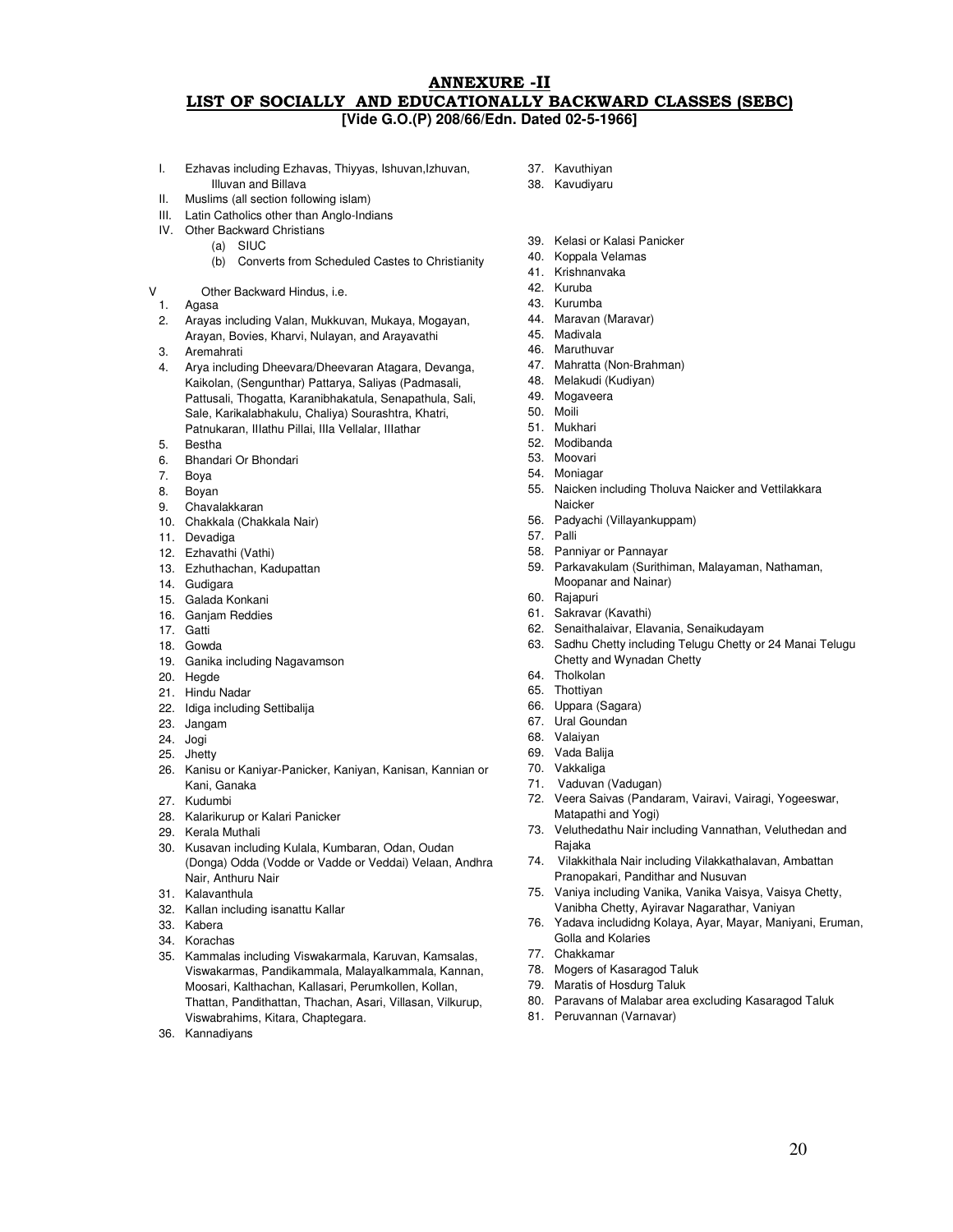## ANNEXURE – III LIST OF SCHEDULED CASTES (SC)

**[ As Amended by The Constitution (Scheduled Castes) Orders (Second Amendment) Act, 2002 [Act 61 of 2002) Vide Part VII – Kerala – Schedule I Notified in the Gazette of India dated 18.12.2002, The Constitution (Scheduled Castes) Order (Amendment) Act 2007]** 

|                |                                                                                                                                                                    |          | The Constitution (Scheduled Castes) Order (Americanemy Act 2007)                                                                                                                |
|----------------|--------------------------------------------------------------------------------------------------------------------------------------------------------------------|----------|---------------------------------------------------------------------------------------------------------------------------------------------------------------------------------|
| 1              | Adi Andhra                                                                                                                                                         | 39       | Moger (other than Mogeyar)                                                                                                                                                      |
| $\sqrt{2}$     | Adi Dravida                                                                                                                                                        | 40       | Mundala                                                                                                                                                                         |
| 3              | Adi Karnataka                                                                                                                                                      | 41       | Nalakeyava                                                                                                                                                                      |
| $\overline{4}$ | Ajila                                                                                                                                                              | 42       | Nalkadaya                                                                                                                                                                       |
| 5              | Arunthathiyar                                                                                                                                                      | 43       | Nayadi                                                                                                                                                                          |
| 6              | Ayyanavar                                                                                                                                                          | 44       | Xxx                                                                                                                                                                             |
| $\overline{7}$ | Baira                                                                                                                                                              | 45       | Pallan                                                                                                                                                                          |
| 8              | Bakuda                                                                                                                                                             | 46       | Palluvan                                                                                                                                                                        |
| 9              | Xxx                                                                                                                                                                | 47       | Pambada                                                                                                                                                                         |
| 10             | Bathada                                                                                                                                                            | 48       | Panan                                                                                                                                                                           |
| 11             | Xxx                                                                                                                                                                | 49       | Xxx                                                                                                                                                                             |
| 12             | Bharathar (Other than Parathar), Paravan                                                                                                                           | 50       | Paraiyan, Parayan, Sambavar, Sambavan,<br>Sambava, Paraya, Paraiya, Parayar                                                                                                     |
| 13             | Xxx                                                                                                                                                                | 51       | Xxx                                                                                                                                                                             |
| 14             | Chakkiliyan                                                                                                                                                        | 52       | Xxx                                                                                                                                                                             |
| 15             | Chamar, Muchi                                                                                                                                                      | 53       | Xxx                                                                                                                                                                             |
|                |                                                                                                                                                                    |          | Pulayan, Cheramar, Pulaya, Pulayar,                                                                                                                                             |
| 16             | Chandala                                                                                                                                                           | 54       | Cherama, Cheraman, Wayanad Pulayan,                                                                                                                                             |
|                |                                                                                                                                                                    |          | Wayanadan Pulayan, Matha, Matha Pulayan                                                                                                                                         |
| 17             | Cheruman                                                                                                                                                           | 55       | Xxx                                                                                                                                                                             |
| 18             | Domban                                                                                                                                                             | 56       | Puthirai Vannan                                                                                                                                                                 |
| 19             | Xxx                                                                                                                                                                | 59       | Samban                                                                                                                                                                          |
| 20             | Xxx                                                                                                                                                                | 60       | Semman, Chemman, Chemmar                                                                                                                                                        |
| 21             | Xxx                                                                                                                                                                | 61       | Thandan (excluding Ezhuvas and Thiyyas who<br>are known as Thandan, in the erstwhile<br>Cochin and Malabar areas) and (Carpenters<br>who are known as Thachan, in the erstwhile |
|                |                                                                                                                                                                    |          | Cochin and Travancore State)<br>Thoti                                                                                                                                           |
| 22             | Gosangi                                                                                                                                                            | 62       | Vallon                                                                                                                                                                          |
| 23             | Hasla                                                                                                                                                              | 63       |                                                                                                                                                                                 |
| 24             | Holeya                                                                                                                                                             | 64<br>65 | Valluvan                                                                                                                                                                        |
| 25             | Kadaiyan                                                                                                                                                           |          | Xxx                                                                                                                                                                             |
| 26             | Kakkalan, Kakkan                                                                                                                                                   | 66       | $X$ $XX$                                                                                                                                                                        |
| 27             | Kalladi                                                                                                                                                            | 67       | Vetan                                                                                                                                                                           |
| 28             | Kanakkan, Padanna, Padannan                                                                                                                                        | 68       | Vettuvan, Pulaya Vettuvan (in the areas of<br>eastwhile Cochin State only).                                                                                                     |
| 29             | Xxx                                                                                                                                                                | 69       | Nerian                                                                                                                                                                          |
| 30             | Kavara (Other than Telugu speaking or<br>Tamil speaking Balija Kavarai, Gavara,<br>Gavarai, Gavarai Naidu, Balija Naidu,<br>Gajalu Balija or Valai Chetty)         |          |                                                                                                                                                                                 |
| 31             | Koosa                                                                                                                                                              |          |                                                                                                                                                                                 |
| 32             | Kootan, Koodan                                                                                                                                                     |          |                                                                                                                                                                                 |
| 33             | Kudumban                                                                                                                                                           |          |                                                                                                                                                                                 |
| 34             | Kuravan, Sidhanar, Kuravar, Kurava,<br>Sidhana                                                                                                                     |          |                                                                                                                                                                                 |
| 35             | Maila                                                                                                                                                              |          |                                                                                                                                                                                 |
| 36             | Malayan [In the areas comprising the<br>Malabar District as specified by Sub-section<br>(2) of Section 5 of the States Re-organisation<br>Act. 1956 (37 of 1956)]. |          |                                                                                                                                                                                 |
| 37             | Mannan (a ®m <sup>3</sup> ), Pathiyan, Perumannan,<br>Vannan, Velan                                                                                                |          |                                                                                                                                                                                 |
| 38             | Xxx                                                                                                                                                                |          |                                                                                                                                                                                 |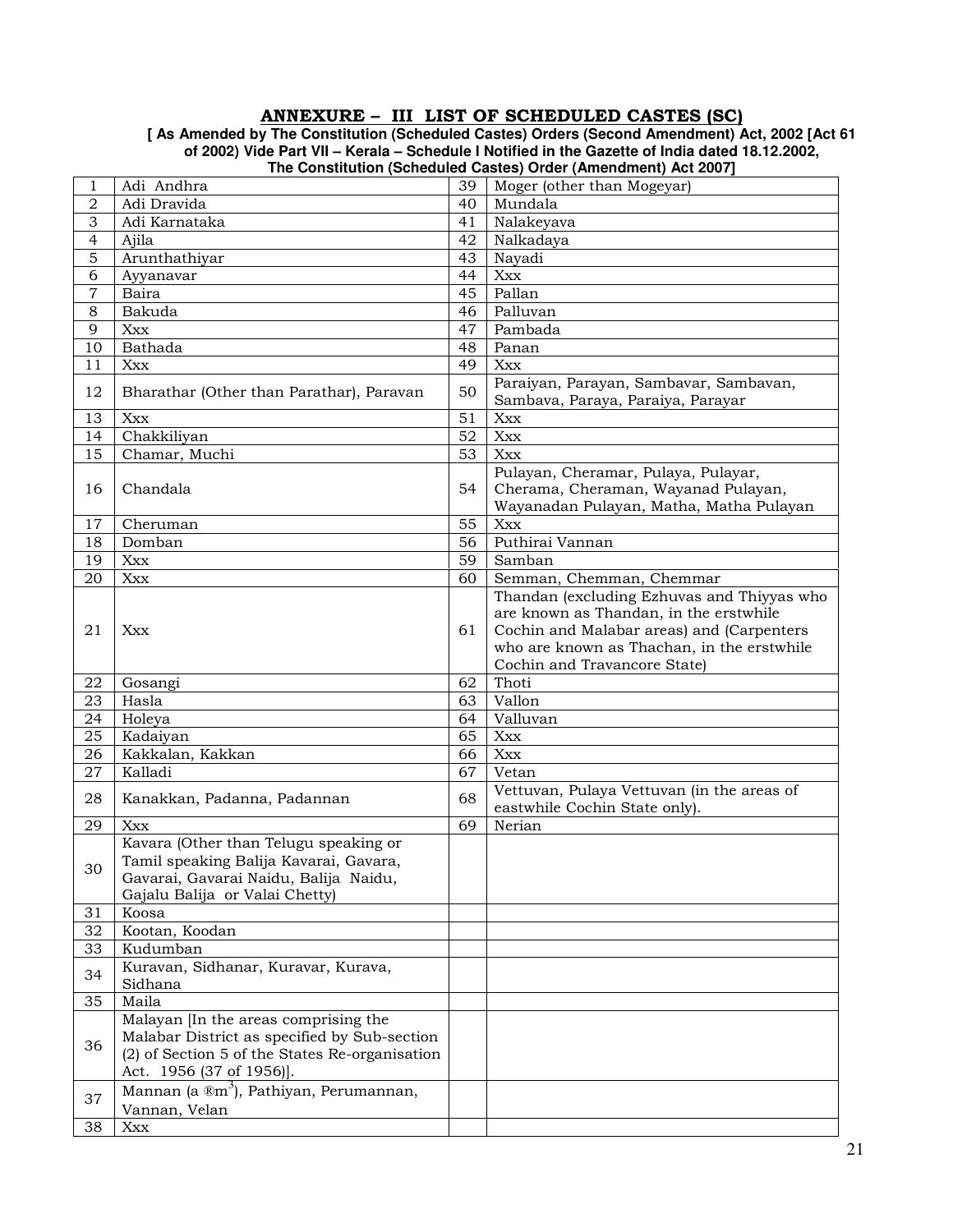## ANNEXURE - IV LIST OF SCHEDULED TRIBES (ST)

**[ As Amended by The Scheduled Castes and Scheduled Tribes Orders (Amendment) Act, 2002 (Act 10 of 2003) Vide Part VII – Kerala – Second Schedule Notified in the Gazette of India dated 8.1.2003]** 

| $\mathbf{1}$    | Adiyan                             |
|-----------------|------------------------------------|
| 2               | Arandan (Arandanan)                |
| 3               | Eravallan                          |
| $\overline{4}$  | Hill Pulaya, Mala Pulayan, Kurumba |
|                 | Pulayan, Kuravazhi Pulayan, Pamba  |
|                 | Pulayan                            |
| 5               | Irular, Irulan                     |
| 6               | Kadar (Wayanad Kadar)              |
| $\overline{7}$  | $\overline{X}$                     |
| 8               | Kanikkaran, Kanikkar               |
| 9               | Kattunayakan                       |
| 10              | (Kochuvelan)                       |
| $\overline{11}$ | Xxx                                |
| 12              | Xxx                                |
| $\overline{13}$ | Koraga                             |
| $\overline{14}$ | Xxx                                |
| 15              | Kudiya, Melakudi                   |
| 16              | Kurichchan (Kurichiyan)            |
| $\overline{17}$ | Kurumans, Mullu Kuruman, Mulla     |
|                 | Kuruman, Mala Kuruman              |
| $\overline{18}$ | Kurumbas, [Kurumbar, Kurumban]     |
| 19              | Maha Malasar                       |
| 20              | Malai Arayan [Mala Arayan]         |
| 21              | Malai Pandaram                     |
| 22              | Malai Vedan [Malavedan]            |

| 23   | Malakkuravan                                                                  |
|------|-------------------------------------------------------------------------------|
| 23.A | Marati (of the Hosdurg and Kasargod Taluks of<br>Kasargod District in Kerala) |
| 24   | Malasar                                                                       |
| 25   | [Malayan, Nattu Malayan, Konga Malayan                                        |
|      | (excluding the areas comprising the                                           |
|      | Kasargod, Kannur, Wayanad and Kozhikode                                       |
|      | Districts)                                                                    |
| 26   | Malayarayar                                                                   |
| 27   | Mannan (a m $^3$ )                                                            |
| 28   | Xxx                                                                           |
| 29   | Muthuvan, Mudugar, Muduvan                                                    |
| 30   | Palleyan, Palliyan, Palliyar, Paliyan                                         |
| 31   | Xxx                                                                           |
| 32   | Xxx                                                                           |
| 33   | Paniyan                                                                       |
| 34   | Ulladan [Ullatan]                                                             |
| 35   | Uraly                                                                         |
| 36   | Mala Vettuvan (in Kasaragod & Kannur                                          |
|      | districts)                                                                    |
| 37   | Ten Kurumban, Jenu Kurumban                                                   |
| 38   | Thachanadan, Thachanadan Moopan                                               |
| 39   | Cholanaickan                                                                  |
| 40   | Mavilan                                                                       |
| 41   | Karimpalan                                                                    |
| 42   | Vetta Kuruman                                                                 |
| 43   | Mala Panikkar                                                                 |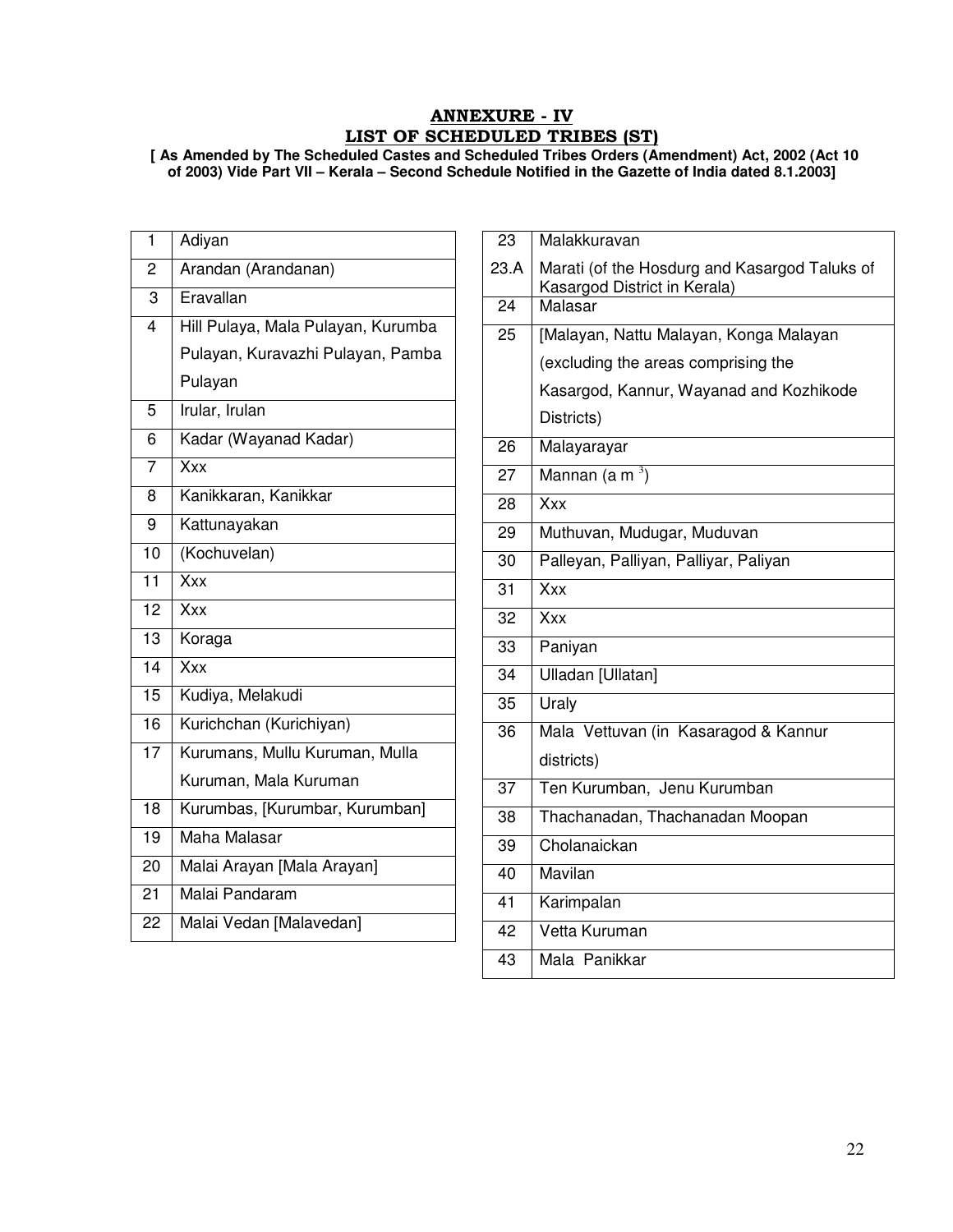## ANNEXURE -V LIST OF OTHER ELIGIBLE COMMUNITIES (OEC)

|                                                         | 1                  | Chemman/Chemmar                                |  |  |  |  |  |
|---------------------------------------------------------|--------------------|------------------------------------------------|--|--|--|--|--|
|                                                         | 2                  | Madiga                                         |  |  |  |  |  |
|                                                         | 3                  | Pulluvan                                       |  |  |  |  |  |
|                                                         | 4                  | Thachar (other than Carpenter throughout State |  |  |  |  |  |
|                                                         |                    | excluding the erstwhile Malabar area)          |  |  |  |  |  |
|                                                         | 5                  | Chakkamar                                      |  |  |  |  |  |
|                                                         | 6                  | Varnavar                                       |  |  |  |  |  |
|                                                         | $\overline{7}$     | Kudumbi                                        |  |  |  |  |  |
|                                                         | 8                  | Dheevara/Dheevaran, Arayan, Valan, Nulayan,    |  |  |  |  |  |
|                                                         |                    | Mukkuvan, Arayavathi, Valinjiar, Paniakkal     |  |  |  |  |  |
|                                                         | 9                  | Mokaya, Bovi, Mogayar and Megavirar Peruvannan |  |  |  |  |  |
|                                                         | 10                 | <b>Scheduled Castes converts</b>               |  |  |  |  |  |
|                                                         | 11                 | Kusavan including Kusavar, Kulalan, Kumbaran,  |  |  |  |  |  |
|                                                         |                    | Velaan, Odan, Andhra Nair, Anthru Nair         |  |  |  |  |  |
|                                                         | 12                 | Malayan, (Konga-Malayan, Pani Malayan (in the  |  |  |  |  |  |
|                                                         |                    | erstwhile Malabar area alone)                  |  |  |  |  |  |
| 13<br>Pathiyan (other than Dhobies)                     |                    |                                                |  |  |  |  |  |
|                                                         | Allar (Alan)<br>14 |                                                |  |  |  |  |  |
|                                                         | 15                 | Malavettuvan                                   |  |  |  |  |  |
|                                                         | 16                 | Malamuthan                                     |  |  |  |  |  |
|                                                         | 17                 | KunduVadiyan                                   |  |  |  |  |  |
|                                                         | 18                 | Thachanadan Moopan                             |  |  |  |  |  |
|                                                         | 19                 | Wayanad Kadar                                  |  |  |  |  |  |
|                                                         | 20                 | Kalanadi                                       |  |  |  |  |  |
|                                                         | 21                 | Chingathan                                     |  |  |  |  |  |
|                                                         | 22                 | Malayalar                                      |  |  |  |  |  |
|                                                         | 23                 | Malapanicker                                   |  |  |  |  |  |
|                                                         | 24                 | Urindavan                                      |  |  |  |  |  |
|                                                         | 25                 | Marati                                         |  |  |  |  |  |
| Pulaya Vettuvan (except in the areas of eastwhile<br>26 |                    |                                                |  |  |  |  |  |
|                                                         |                    | Cochin State)                                  |  |  |  |  |  |
|                                                         |                    |                                                |  |  |  |  |  |